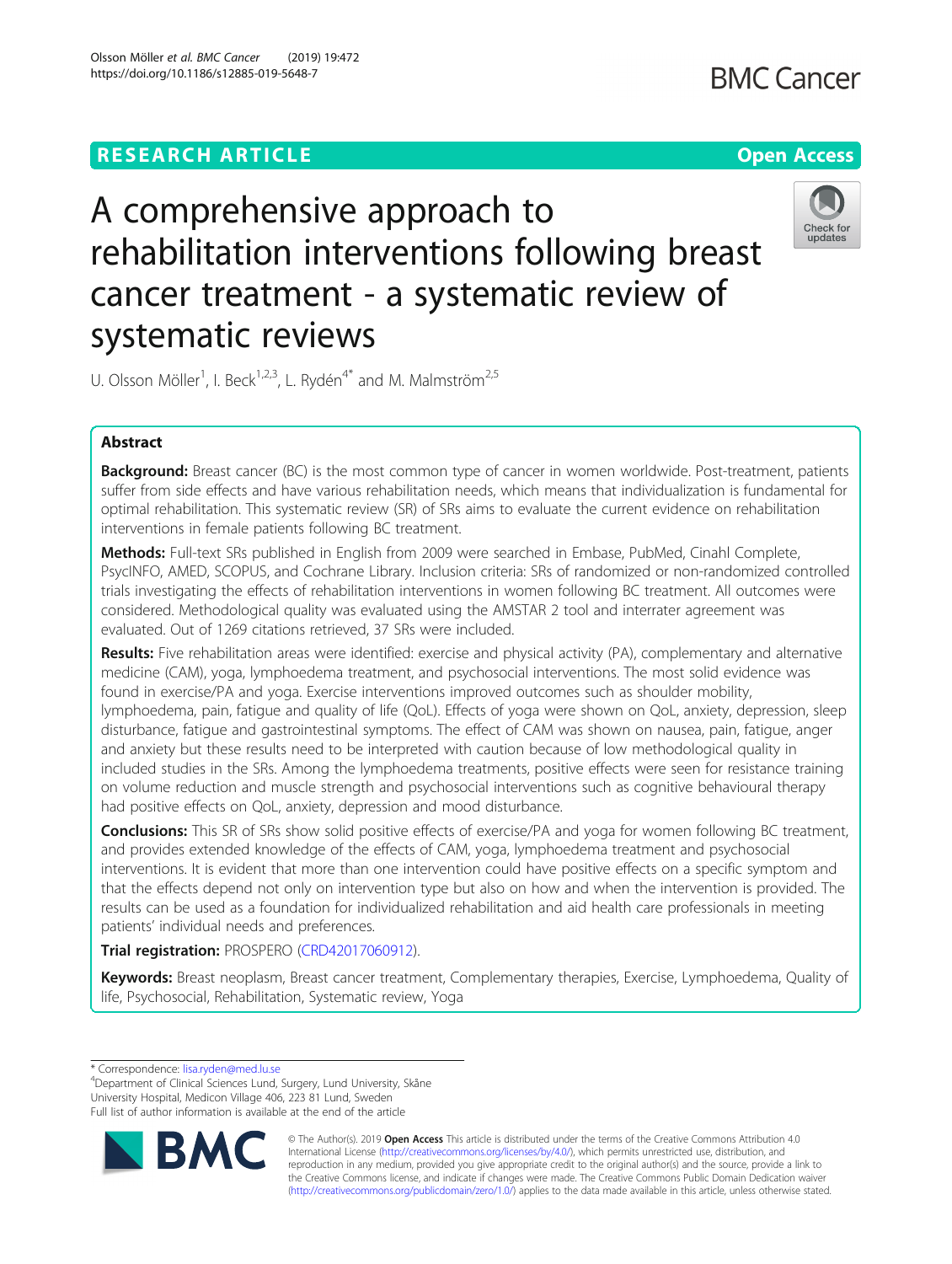#### Background

Today breast cancer (BC) is the most common type of cancer in women worldwide [[1](#page-17-0)]. At the same time, developments in diagnostics, treatment and care have resulted in an increased survival rate, which sets new challenges for the health care system regarding how to support patients to achieve optimal rehabilitation. A complicating factor is the heterogeneous rehabilitation needs of women treated for BC. Commonly reported consequences of the disease or treatments are pain [\[2](#page-17-0)–[4](#page-17-0)], lymphoedema [\[5](#page-17-0)], fatigue [[6](#page-17-0)] and depression [[7](#page-17-0)]. In addition, reduced health-related quality of life (HRQoL) and psychosocial consequences such as reduced social contacts [[8](#page-17-0)] and psychological distress [[9\]](#page-17-0) have been reported, as well as difficulty in resuming functional activity and life roles [[10](#page-17-0)], and in unmet information needs [\[11\]](#page-17-0). Consequently, patients with BC may have physical, psychological, social and existential rehabilitation needs [\[12\]](#page-18-0), and more research is needed to identify the optimal way to support them in their new life situation. To optimize rehabilitation, an individualized approach identifying each patient's specific needs is warranted [\[13](#page-18-0)]. However, how this should be done in terms of "who needs what and when" is rarely addressed in either research or clinical practice.

Research often addresses the effects of one specific rehabilitation intervention related to one or a few specific outcomes and provides an enhanced understanding of separate interventions. However, based on the complexity of patients' rehabilitation needs, such knowledge is often insufficient when it comes to aiding clinicians to promote individualized rehabilitation. To establish a systematic way of providing individualized rehabilitation, further research is warranted to bridge the gap between rehabilitation research and clinical practice.

A complicating factor for health care professionals (HCP) struggling to make sense of and evaluate different rehabilitation alternatives and incorporate them into clinical practice is the large amount of available research on rehabilitation following BC treatment. One way to make evidence available to HCPs and clinical decision makers is by providing them with a summary of available evidence through a systematic review (SR) of systematic reviews (SRs) [[14\]](#page-18-0). The purpose of such a review is to identify and assess all published reviews within a certain area and describe their quality, summarize and compare their conclusions and discuss the strength of these. Through such an approach an evidence base for individualized rehabilitation can be developed.

#### Methods

#### Aim

This SR of SRs aims to evaluate the current evidence on rehabilitation interventions in female patients following BC treatment.

#### Literature search and selection

A systematic search and screening procedure was conducted with assistance from a trained public health librarian. The following databases were systematically examined: Embase, PubMed, Cinahl Complete, PsycINFO, AMED, SCOPUS, and Cochrane Library. The first search was performed in June 2016 and was repeated in October 2017. Several database-adapted MeSH terms were utilized in the initial search, including: "breast cancer", "breast cancer surgery", "rehabilitation", "therapy", "systematic review" and "meta-analysis", and the search terms were modified according to the specific vocabulary map of each database (see Additional file [1\)](#page-17-0).

The removal of duplicates and the initial screening of titles and abstracts was performed in EndNote (Clarivate Analytics, Philadelphia, PA, USA). Two of the authors (U.O.M., M.M.) independently reviewed the titles and abstracts. SRs were included if meeting the following inclusion criteria according to the PICO framework, where the population was adult  $(≥18 \text{ years})$  women who had undergone BC treatment; the intervention, SRs on the effects of single or combined rehabilitation interventions; and the comparison consisted of SRs of randomized controlled trials (RCTs) and non-randomized controlled trials (CTs) including all types of non-randomized trials with a predefined control group. Finally, regarding outcome, all outcomes were considered.

Full-text SRs in the English language published from 2009 in peer-review journals were included. SRs that did not present data separately for BC, were of critically low quality [[15](#page-18-0)] and SRs with fewer than four included studies were excluded. The potential SRs were read in full text by U.O.M., I.B. and M.M. Inclusion and exclusion of SRs were discussed until discrepancies were resolved by consensus among all authors. A protocol for this SR of SRs was registered in PROSPERO (CRD42017060912).

#### Quality assessment

The methodological quality and risk of bias in included SRs was evaluated using the AMSTAR 2 tool [[15\]](#page-18-0), which is a critical appraisal tool for SRs that include randomised and non-randomised studies of healthcare interventions (NRSI). The instrument consist of 16 items from which five items were considered critical in this SR (item 4; comprehensiveness in literature search, item 9; assessment of risk of bias in individual studies, item 11; appropriateness of methods for statistical combination of results, item 13; account for risk of bias in individual studies when interpreting/discussion results and item 14; explanation for and discussion of heterogeneity). According to AMSTAR 2 [\[15](#page-18-0)] multiple non-critical weaknesses may diminish confidence in the review and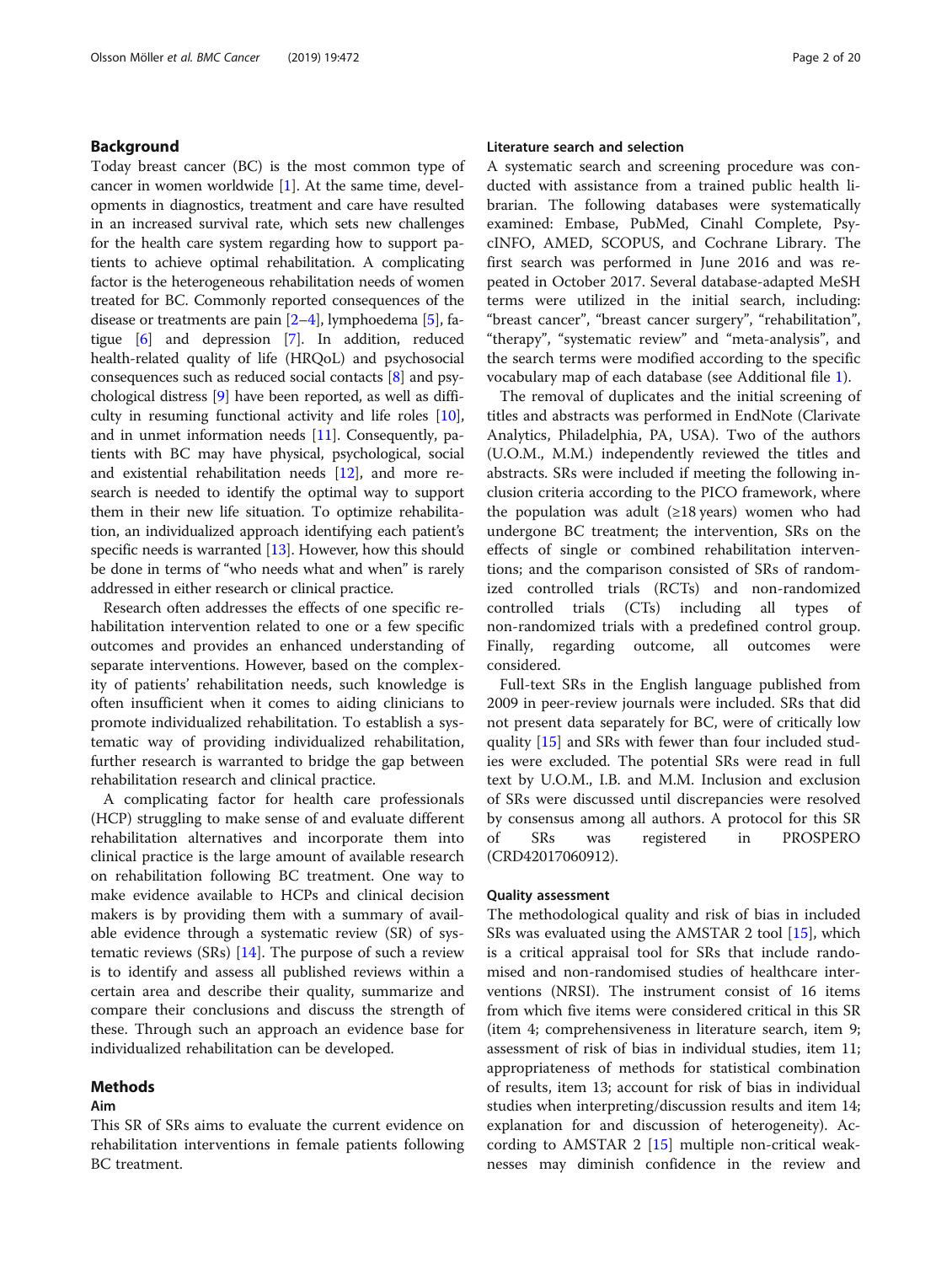therefore we chose to move the overall appraisal down from moderate to low confidence if seven or more non-critical weaknesses were found. Quality was rated as high, moderate, low and critically low (excluded) according to the quality rating confidence levels [\[15\]](#page-18-0). For quality rating criteria see Table 1 and for quality grading of the included SRs see Table [2](#page-3-0).

To ensure interrater reliability, I.B., M.M. and U.O.M. independently scored three SRs at first and then compared and discussed the evaluations. Thereafter all SRs were independently evaluated by two authors (I.B., M.M. or U.O.M.) and discrepancies were discussed until consensus was reached. Interrater agreement was evaluated using Kappa coefficient in the 16 items. Item 9 and 11 includes separate evaluations of RCT and NRSI. A perfect agreement  $(k = 0.81 - 1.00)$  was shown in 8 items, a substantial agreement  $(k = 0.61 - 0.80)$  in 6 items, a moderate agreement  $(k = 0.41 - 0.60)$  in 2 items and fair agreement  $(k = 0.21 - 0.40)$  in 2 items (Table [2\)](#page-3-0).

#### Data extraction

Data extraction from the included SRs was performed and independently verified by I.B. and U.O.M. using a standard data extraction form developed by the review authors. The extraction form included: primary author; year of publication; number of studies included; type of rehabilitation method/intervention; total number and range of included participants, clinical information; aim of the SR; inclusion and exclusion criteria; and outcomes. Discrepancies between the authors were resolved through a mutual decision after discussion.

#### Results

The database search yielded 1269 potentially relevant studies, leaving 936 studies after removing duplicates. In total, 886 studies were removed following the review of study titles and abstracts. Of the 50 potentially eligible SRs, 13 were excluded, leaving 37 SRs for inclusion in the review. For details of the identification and inclusion/exclusion of SRs, see PRISMA flow chart (Fig. [1](#page-5-0)). A summary of the characteristics of the included SRs is presented in Table [3](#page-6-0).

To provide a comprehensive overview within this complex and largely varying rehabilitation area, a broad scope of SRs evaluating the effect of rehabilitation interventions for patients were included. Five rehabilitation areas were identified during the analysis process: exercise and physical activity (PA), complementary and alternative medicine (CAM) interventions, yoga, lymphoedema treatment, and psychosocial interventions.

#### Quality assessment of included SRs

Methodological quality of the 37 included SRs were evaluated with the AMSTAR 2 [\[15](#page-18-0)] tool and 21 were rated as having low, 14 as having moderate and two as having high methodological quality. Ten SRs within the exercise and PA area was evaluated and seven of them were rated as having low [\[16](#page-18-0), [17,](#page-18-0) [24,](#page-18-0) [31](#page-18-0), [38](#page-18-0), [50,](#page-18-0) [52](#page-18-0)] and three as having moderate [[22,](#page-18-0) [37](#page-18-0), [45](#page-18-0)] methodological quality. Six SRs within the CAM intervention area were evaluated and four of them were rated as having low [[18,](#page-18-0) [33](#page-18-0), [34](#page-18-0), [40\]](#page-18-0) and two as having moderate [\[41](#page-18-0), [49](#page-18-0)] methodological quality. In the yoga intervention area a total of four SRs were evaluated and one was rated as having low [[42](#page-18-0)] and three as having moderate [\[20,](#page-18-0) [21](#page-18-0), [51\]](#page-18-0) methodological quality. In the *lymphoedema treatment* area ten SRs were evaluated of which five were rated as having low [[19](#page-18-0), [23,](#page-18-0) [27,](#page-18-0) [32](#page-18-0), [46](#page-18-0)], four as having moderate [\[25](#page-18-0), [39](#page-18-0), [43,](#page-18-0) [44](#page-18-0)] and one as having high [[47\]](#page-18-0) methodological quality. Seven SRs within the psychosocial intervention area were evaluated and four were rated as having low [[26](#page-18-0), [30,](#page-18-0) [35](#page-18-0), [36\]](#page-18-0), two as having moderate [[28,](#page-18-0) [48](#page-18-0)] and one as having high [\[29](#page-18-0)] methodological quality.

#### Exercise and PA

Overall, exercise and PA interventions were found to be beneficial [\[52\]](#page-18-0), safe and feasible [[38\]](#page-18-0) and positive effects were shown on several outcomes.

#### Upper limb dysfunction

Exercise interventions such as range of motion and aerobic, resistance and stretching exercises were evaluated. Positive effects such as increased shoulder mobility [[17](#page-18-0), [22,](#page-18-0) [37](#page-18-0)] and reduced shoulder pain were shown [[22\]](#page-18-0).

#### Fatigue

Mixed exercise programs such as aerobic exercise and resistance training showed significant reductions of fatigue in some  $[31, 38]$  $[31, 38]$  $[31, 38]$  $[31, 38]$  but not all  $[52]$  $[52]$  SRs. A more pronounced effect was identified with increasing length, duration and frequency of the intervention [[38](#page-18-0)] and

Table 1 Definition of quality rating criteria

| Quality rating | <b>Definition</b>                                                                              |
|----------------|------------------------------------------------------------------------------------------------|
| High           | No critical flaw and maximum one non-critical weakness                                         |
| Moderate       | No critical flaw and 2-6 non-critical weakness                                                 |
| Low            | One critical flaw with or without non-critical weaknesses or 7 or more non-critical weaknesses |
| Critically low | More than one critical flaw with or without non-critical weaknesses                            |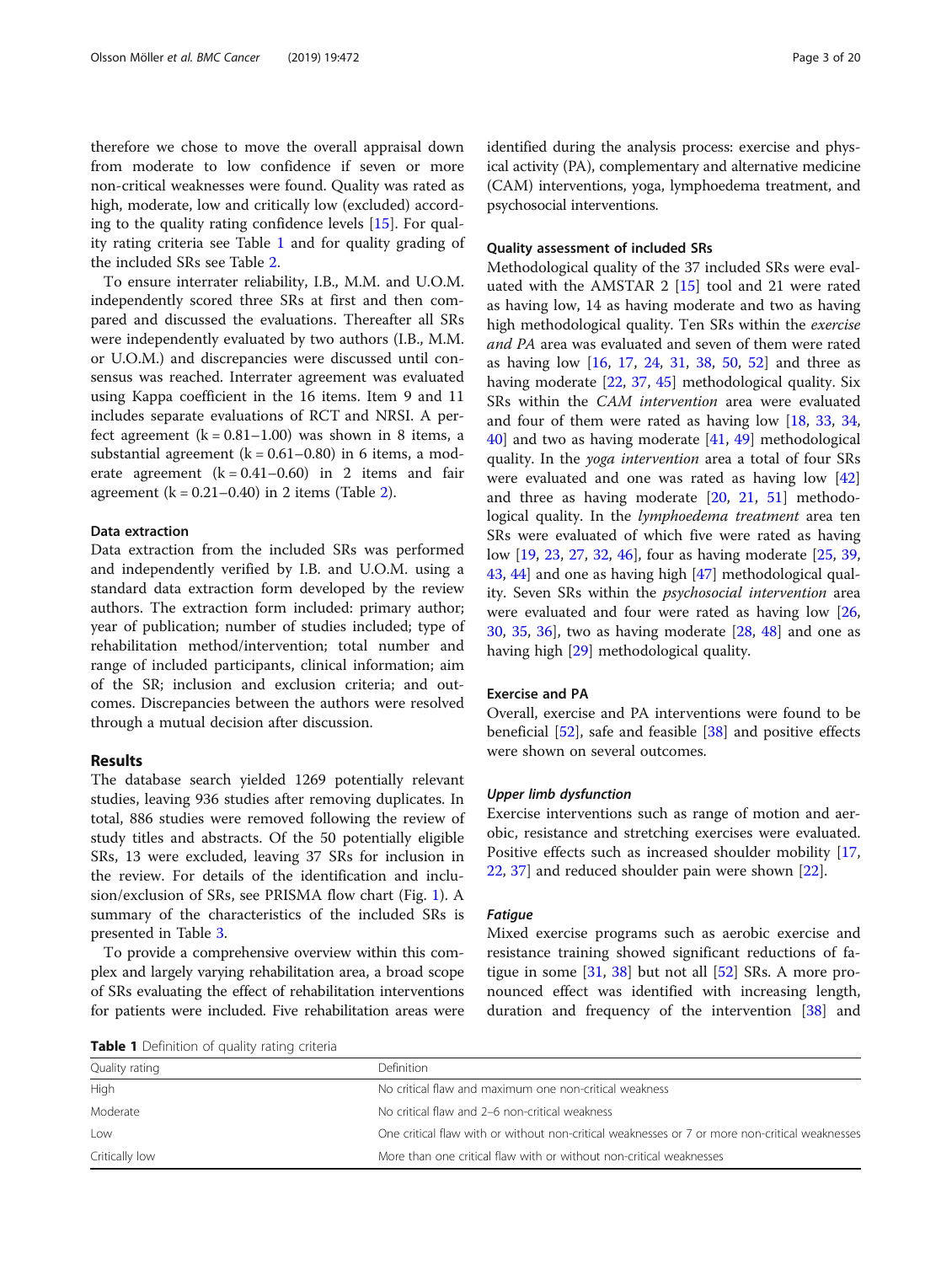<span id="page-3-0"></span>

| Author (ref<br>number)               | Item<br>1 | Item<br>$\overline{2}$ | Item<br>3 | Item<br>$4^a$  | Item<br>5 | Item<br>6 | Item<br>7 | Item<br>8      | Item<br>$q$ a, b       | Item<br>10 | Item<br>$11^{a,b}$ | Item<br>12 | Item<br>13 <sup>a</sup> | Item<br>14 <sup>a</sup> | Item<br>15 | Item<br>16 | AMSTAR<br>2 rating |
|--------------------------------------|-----------|------------------------|-----------|----------------|-----------|-----------|-----------|----------------|------------------------|------------|--------------------|------------|-------------------------|-------------------------|------------|------------|--------------------|
| Bluethmann et al.,<br>2015 [16]      | No        | <b>No</b>              | No        | Partial<br>yes | No        | Yes       | No        | No             | No                     | No         | Yes                | Yes        | Yes                     | Yes                     | Yes        | Yes        | Low                |
| Chan et al., 2010<br>$[17]$          | No        | No                     | Yes       | Partial<br>yes | No        | Yes       | Yes       | Yes            | Partial<br>yes         | Νo         | N/A                | N/A        | Yes                     | No                      | N/A        | Yes        | Low                |
| Chao et al., 2009<br>[18]            | No        | No                     | No        | Partial<br>yes | Yes       | No        | No        | Partial<br>yes | Partial<br>yes/no      | Νo         | N/A                | N/A        | Yes                     | No                      | N/A        | No         | Low                |
| Cheema et al<br>2014 [19]            | No        | No                     | No        | Partial<br>yes | Yes       | Yes       | No        | Partial<br>yes | Partial<br>yes         | No         | Yes                | No         | No                      | Yes                     | Yes        | Yes        | Low                |
| Cramer et al., 2012 Yes<br>$[20]$    |           | No                     | No        | Partial<br>yes | Yes       | Yes       | No        | Yes            | Yes                    | No         | Yes                | No         | Yes                     | Yes                     | N/A        | Yes        | Moderate           |
| Cramer et al., 2017 Yes<br>[21]      |           | Yes                    | No        | Yes            | Yes       | Yes       | Yes       | Yes            | Yes                    | No         | Yes                | Yes        | Yes                     | Yes                     | Yes        | Yes        | Moderate           |
| De Groef et al.,<br>2015 [22]        | No        | No                     | Yes       | Partial<br>yes | Yes       | No        | No        | Yes            | Partial<br>yes         | No         | N/A                | N/A        | Yes                     | Yes                     | N/A        | Yes        | Moderate           |
| Devoogdt et al.,<br>2010 [23]        | No        | No                     | No        | Partial<br>yes | No        | No        | No        | Partial<br>yes | Partial<br>yes/No      | No         | N/A                | N/A        | Yes                     | No                      | No         | No         | Low                |
| Duijts et al., 2011<br>[24]          | No        | No                     | Yes       | Partial<br>yes | No        | Yes       | No        | No             | No                     | No         | Yes                | No         | Yes                     | Yes                     | Yes        | Yes        | Low                |
| Ezzo et al., 2015<br>[25]            | Yes       | Yes                    | Yes       | Partial<br>yes | Yes       | Yes       | Yes       | Yes            | Yes                    | No         | Yes                | No         | Yes                     | Yes                     | No         | Yes        | Moderate           |
| Fors et al., 2011<br>[26]            | No        | No                     | No        | No             | Yes       | No        | No        | Partial<br>yes | Partial<br>yes         | No         | N/A                | N/A        | Yes                     | Yes                     | N/A        | No         | Low                |
| Huang et al., 2013<br>[27]           | No        | No                     | No        | Partial<br>yes | No        | Yes       | No        | Partial<br>yes | Partial<br>yes         | No         | Yes                | No         | Yes                     | Yes                     | No         | Yes        | Low                |
| Huang et al., 2016<br>[28]           | Yes       | No                     | No        | Partial<br>yes | No        | Yes       | No        | Partial<br>yes | Yes/<br>Partial<br>yes | No         | Yes/<br>No         | No         | Yes                     | Yes                     | N/A        | Yes        | Moderate           |
| Jassim et al., 2015<br>$[29]$        | Yes       | Yes                    | No        | Yes            | Yes       | Yes       | Yes       | Yes            | Yes                    | Yes        | Yes                | Yes        | Yes                     | Yes                     | Yes        | Yes        | High               |
| Johanssen et al.,<br>2013 [30]       | No        | No                     | Yes       | Partial<br>yes | Yes       | No        | No        | No             | Partial<br>yes/No      | No         | Yes/<br>No         | Yes        | Yes                     | Yes                     | Yes        | Yes        | Low                |
| Juvet et al., 2017<br>$[31]$         | No        | No                     | No        | Partial<br>yes | Yes       | Yes       | No        | Yes            | Partial<br>yes         | No         | Yes                | No         | Yes                     | Yes                     | No         | Yes        | Low                |
| Keilani et al., 2016<br>$[32]$       | No        | No                     | No        | Partial<br>yes | Yes       | No        | No        | Partial<br>yes | No                     | No         | N/A                | N/A        | Yes                     | Yes                     | N/A        | Yes        | Low                |
| Lee et al., 2010<br>$[33]$           | Yes       | No                     | No        | Partial<br>yes | Yes       | Yes       | No        | Yes            | Partial<br>yes/No      | No         | Yes/<br>No         | No         | Yes                     | Yes                     | No         | Νo         | Low                |
| Lee et al., 2016<br>$[34]$           | Yes       | No                     | No        | Partial<br>yes | Yes       | Yes       | No        | Partial<br>yes | Partial<br>yes         | No         | Yes                | No         | Yes                     | No                      | No         | No         | Low                |
| Matsuda et al.,<br>2014 [35]         | Yes       | No                     | No        | Partial<br>yes | No        | No        | No        | No             | Partial<br>yes         | No         | Yes                | No         | Yes                     | Yes                     | No         | No         | Low                |
| Matthews et al.<br>2017 [36]         | No        | Partial<br>yes         | No        | Partial<br>yes | Yes       | No        | No        | No             | No/No No               |            | Yes/<br>No.        | Yes        | Yes                     | Yes                     | Yes        | Yes        | Low                |
| McNeely et al.,<br>2010 [37]         | Yes       | Yes                    | No        | Yes            | Yes       | Yes       | Yes       | Partial<br>yes | Partial<br>yes         | Yes        | Yes                | Yes        | Yes                     | Yes                     | No         | Yes        | Moderate           |
| Meneses-Echavez<br>et al., 2015 [38] | Yes       | Yes                    | No        | Partial<br>yes | Yes       | Yes       | No        | Partial<br>yes | Partial<br>yes         | No         | Yes                | Yes        | No                      | Yes                     | Yes        | Yes        | Low                |
| Omar et al., 2012<br>$[39]$          | Yes       | No                     | Yes       | Partial<br>yes | No        | No        | No        | Partial<br>yes | Partial<br>yes/No      | No         | N/A                | N/A        | Yes                     | Yes                     | N/A        | Yes        | Moderate           |
| Pan et al., 2014<br>[40]             | No        | No                     | No        | Partial<br>yes | No        | No        | No        | Partial<br>yes | Yes                    | No         | Yes                | No         | Yes                     | Yes                     | No         | Yes        | Low                |
| Pan et al., 2015<br>$[41]$           | Yes       | No                     | No        | Partial<br>yes | Yes       | Yes       | No        | Yes            | Yes                    | No         | Yes                | No         | Yes                     | Yes                     | Yes        | Yes        | Moderate           |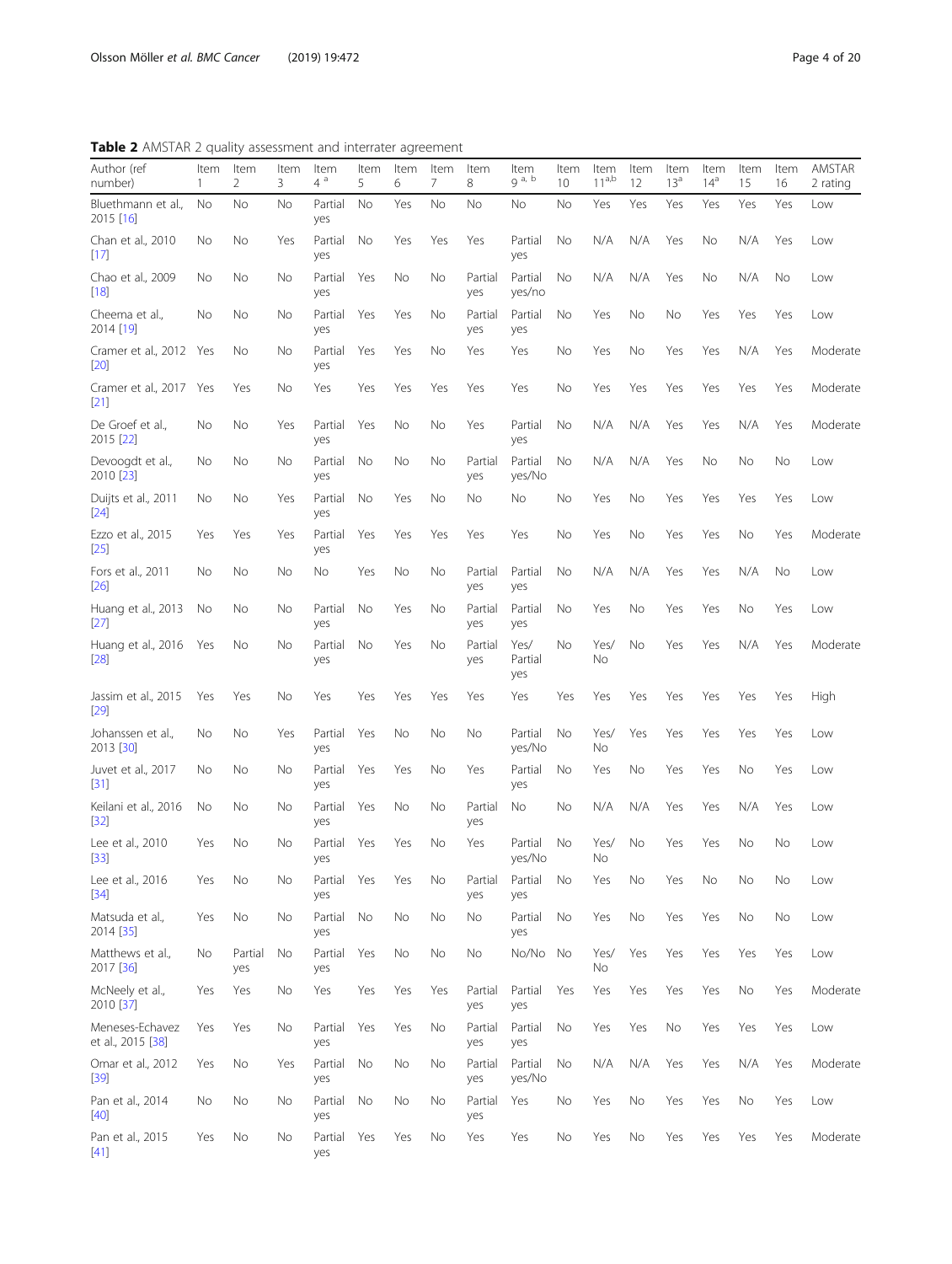Table 2 AMSTAR 2 quality assessment and interrater agreement (Continued)

| Author (ref<br>number)                     | Item | Item<br>2 | Item<br>3 | Item<br>$4^a$  | Item<br>5      | Item<br>6 | Item<br>7 | Item<br>8      | Item<br>$q$ a, b  | Item<br>10 | Item<br>$11^{a,b}$ | Item<br>12 | Item<br>13 <sup>a</sup> | Item<br>14 <sup>a</sup> | Item<br>15 | Item<br>16 | AMSTAR<br>2 rating |
|--------------------------------------------|------|-----------|-----------|----------------|----------------|-----------|-----------|----------------|-------------------|------------|--------------------|------------|-------------------------|-------------------------|------------|------------|--------------------|
| Pan et al., 2017<br>$[42]$                 | Yes  | <b>No</b> | No        | Partial<br>yes | Yes            | <b>No</b> | No        | Yes            | Yes               | <b>No</b>  | Yes                | No         | Yes                     | Yes                     | <b>No</b>  | Yes        | Low                |
| Rogan et al., 2016<br>$[43]$               | Yes  | Yes       | No.       | Partial<br>yes | Yes            | Yes       | <b>No</b> | Partial<br>yes | Yes/<br><b>No</b> | No         | Yes/<br>Yes        | Yes        | Yes                     | Yes                     | Yes        | Yes        | Moderate           |
| Shao et al., 2017<br>[44]                  | Yes  | <b>No</b> | Yes       | Partial<br>yes | Yes            | Yes       | <b>No</b> | Partial<br>yes | Yes               | No         | Yes                | <b>No</b>  | Yes                     | Yes                     | <b>No</b>  | Yes        | Moderate           |
| Short et al., 2013<br>[45]                 | Yes  | No        | <b>No</b> | Partial<br>yes | <b>No</b>      | Yes       | No        | Partial<br>yes | Partial<br>yes    | No         | N/A                | N/A        | Yes                     | Yes                     | N/A        | No         | Moderate           |
| Singh<br>Paramanandam et<br>al., 2014 [46] | Yes  | Yes       | Yes       | Partial<br>yes | <b>No</b>      | No        | <b>No</b> | Yes            | Partial<br>yes    | No         | Yes                | <b>No</b>  | Yes                     | Yes                     | No         | <b>No</b>  | Low                |
| Stuiver et al., 2015<br>[47]               | Yes  | Yes       | <b>No</b> | Partial<br>yes | Yes            | Yes       | Yes       | Yes            | Yes               | Yes        | Yes                | Yes        | Yes                     | Yes                     | N/A        | Yes        | High               |
| Xiao et al., 2017<br>[48]                  | Yes  | <b>No</b> | Yes       | Partial<br>yes | <b>No</b>      | Yes       | <b>No</b> | Partial<br>yes | Partial<br>yes    | No         | Yes                | Yes        | Yes                     | Yes                     | Yes        | <b>No</b>  | Moderate           |
| Yan et al., 2014<br>[49]                   | Yes  | <b>No</b> | Yes       | Partial<br>yes | <b>No</b>      | Yes       | <b>No</b> | Partial<br>yes | Partial<br>yes    | No         | Yes                | <b>No</b>  | Yes                     | Yes                     | N/A        | Yes        | Moderate           |
| Zeng et al., 2014<br>[50]                  | No.  | <b>No</b> | No        | Partial<br>yes | Yes            | <b>No</b> | <b>No</b> | Partial<br>yes | Yes/<br><b>No</b> | No         | Yes/<br><b>No</b>  | Yes        | Yes                     | Yes                     | <b>No</b>  | Yes        | Low                |
| Zhang et al., 2012<br>[51]                 | Yes  | <b>No</b> | Yes       | Partial<br>yes | <b>No</b>      | Yes       | <b>No</b> | Partial<br>yes | Partial<br>yes    | No         | Yes                | <b>No</b>  | Yes                     | Yes                     | N/A        | Yes        | Moderate           |
| Zhu et al., 2016<br>[52]                   | Yes  | <b>No</b> | <b>No</b> | Partial<br>yes | N <sub>o</sub> | Yes       | <b>No</b> | Partial<br>yes | Partial<br>yes    | <b>No</b>  | Yes                | Yes        | <b>No</b>               | Yes                     | Yes        | Yes        | Low                |
| Kappa coefficient <sup>C</sup>             | 0.83 | 0.88      | 0.73      | 0.66           | 0.64           | 0.88      | 1.0       | 0.56           | 0.60/<br>0.93     | 0.79       | 0.86/<br>0.81      | 0.71       | 0.30                    | 0.28                    | 0.74       | 0.85       |                    |

Item 1: Did the research questions and inclusion criteria for the review include the components of PICO? Item 2: Did the report of the review contain an explicit statement that the review methods were established prior to the conduct of the review and did the report justify any significant deviations from the protocol? Item 3: Did the review authors explain their selection of the study designs for inclusion in the review? Item 4: Did the review authors use a comprehensive literature search strategy? Item 5: Did the review authors perform study selection in duplicate? Item 6: Did the review authors perform data extraction in duplicate? Item 7: Did the review authors provide a list of excluded studies and justify the exclusions? Item 8: Did the review authors describe the included studies in adequate detail? Item 9: Did the review authors use a satisfactory technique for assessing the risk of bias (RoB) in individual studies that were included in the review? (RCT/NRSI) Item 10: Did the review authors report on the sources of funding for the studies included in the review? Item 11: If meta-analysis was performed did the review authors use appropriate methods for statistical combination of results? (RCT/NRSI) Item 12: If meta-analysis was performed, did the review authors assess the potential impact of RoB in individual studies on the results of the meta-analysis or other evidence synthesis? Item 13: Did the review authors account for RoB in individual studies when interpreting/ discussing the results of the review? Item 14: Did the review authors provide a satisfactory explanation for, and discussion of, any heterogeneity observed in the results of the review? Item 15: If they performed quantitative synthesis did the review authors carry out an adequate investigation of publication bias (small study bias) and discuss its likely impact on the results of the review? Item 16: Did the review authors report any potential sources of conflict of interest, including any funding they received for conducting the review? <sup>a</sup>Critical domain, <sup>b</sup>Includes seperate evaluations of RCT and NRIS. <sup>C</sup>Interrater agreement. Quality rating: High: No critical flaw and maximun one non-critical weakness, Moderate: No critical flaw and 2–6 non-critical weakness, Low: one critical flaw with or without non-critical weaknesses or 7 or more non-critical weaknesses

when performed after instead of during adjuvant BC treatment [[31\]](#page-18-0).

#### Quality of life

Aerobic exercise [\[38](#page-18-0), [50](#page-18-0), [52\]](#page-18-0) and resistance training [[38](#page-18-0), [50\]](#page-18-0) as well as a mix of exercise and PA (e.g. walking) showed positive effects on QoL [\[52](#page-18-0)]. Supervised exercise programs seemed to be more effective than home-based programs [\[38\]](#page-18-0). Interventions for upper limb dysfunction showed no effect on QoL [[37\]](#page-18-0).

Behavior change interventions to promote exercise and PA Behavior change interventions (health education, stress management and psychology-based therapy) included

different strategies such as telephone counselling, workshops, group exercise and web-based support. The results varied greatly relative to type of intervention strategies. Positive effects on fatigue, depression, anxiety and stress were demonstrated [[24\]](#page-18-0). Modest positive short-term effects was shown on the amount of PA [[16](#page-18-0), [45\]](#page-18-0). A significant increase in PA was demonstrated, mainly in SRs including high supervision/monitoring, but also in SRs with less intense supervision, such as counselling by telephone or e-mail [[16\]](#page-18-0).

In conclusion, exercise and PA was shown to have positive effects on physical function, pain, fatigue and QoL. Behavioural interventions showed positive effects on e.g. fatigue and may increase the amount of PA.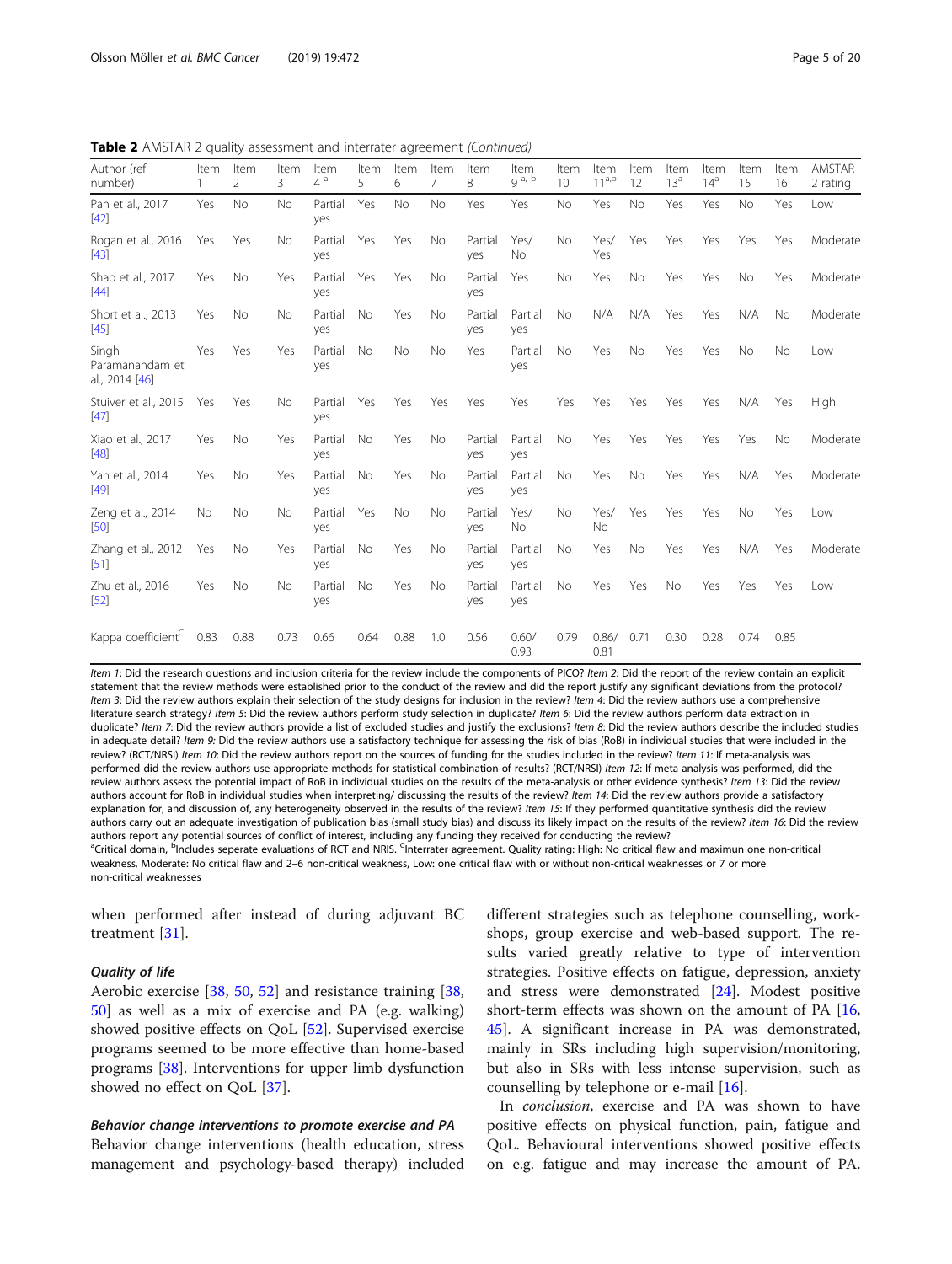<span id="page-5-0"></span>

However, the mediators and sustainability of intervention effects are not known.

#### CAM interventions

Tai Chi was shown to have positive effects on emotional wellbeing [[49](#page-18-0)] and short-term benefits on upper limb functional mobility [[41\]](#page-18-0). Inconclusive results was shown on overall QoL, psychological variables (e.g. self-esteem, mood) and physical outcome measures (e.g. hand-grip strength, flexibility) [\[33](#page-18-0)]. No effects of Thai Chi were seen on body mass index (BMI), bone mineral density and muscle strength [[49\]](#page-18-0). Acupoint stimulation, in particular acupressure on the P6 acupoint, may be beneficial to reduce chemotherapy-induced nausea and vomiting [[18](#page-18-0)] while massage can reduce anger and fatigue [\[40](#page-18-0)]. One SR showed positive effects of acupoint stimulation for pain and fatigue, as well as massage on anxiety, and that expressive writing had benefits for QoL [[34\]](#page-18-0).

In conclusion, CAM may have positive effects on nausea, pain, fatigue, anger, anxiety, upper limb functional mobility and QoL. However, these results should be interpreted with caution because the intervention studies included in the SRs were reported as being built on small studies with low methodological quality.

#### Yoga

Yoga had positive effects and significantly improved QoL/HRQoL [\[20](#page-18-0), [21,](#page-18-0) [42](#page-18-0), [51\]](#page-18-0) and was also shown to reduced fatigue, sleep disturbance [[21\]](#page-18-0), gastrointestinal symptoms [[42\]](#page-18-0), anxiety and depression [[20,](#page-18-0) [42\]](#page-18-0). Subgroup analyses revealed symptom relief only during active cancer treatment [\[20](#page-18-0)] and that yoga had positive effects on anxiety only when it had been practiced for longer than 3 months [[42](#page-18-0)]. When yoga was compared with psychosocial/educational interventions, positive moderate effects were seen in anxiety, depression and fatigue in favour of yoga [\[21\]](#page-18-0).

In conclusion, yoga was suggested to have positive effects on QoL, anxiety, depression, sleep disturbance, fatigue and gastrointestinal symptoms. Duration as well as phase of cancer treatment seemed to be key to a positive outcome.

#### Lymphoedema treatment

#### Impact on risk for developing lymphoedema

Progressive resistance exercise therapy and shoulder-mobilizing exercises do not appear to increase the risk of developing lymphedema. Symptoms should be closely monitored and adequately treated if they occur. Shoulder-mobilizing exercise seems to be more beneficial when started earlier, rather than later [\[47\]](#page-18-0).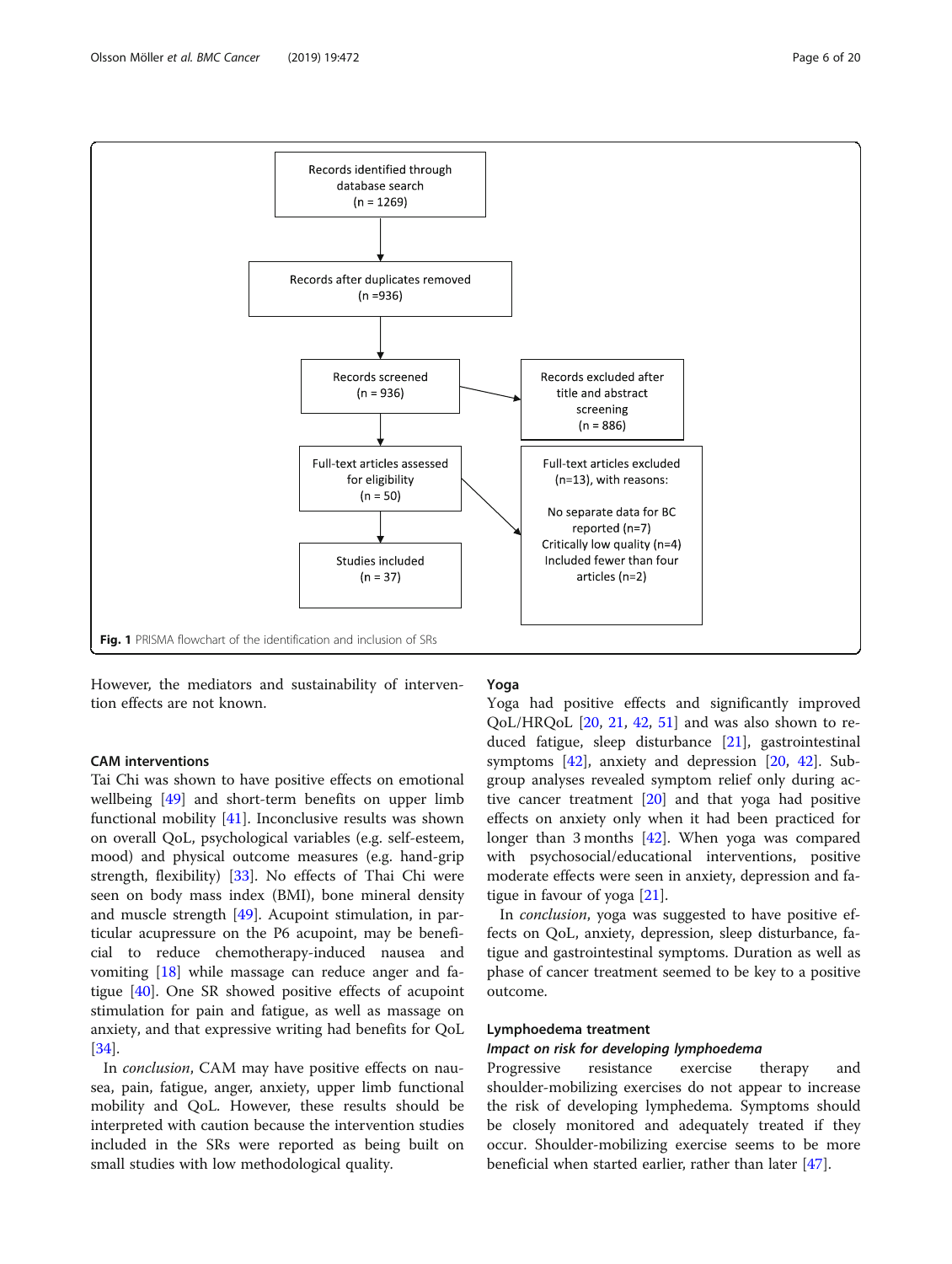<span id="page-6-0"></span>

|                                   | Table 3 Characteristics of included SRs  |                                           |                                                                                                                                                                                                                                                                                                                                              |                                                                                                                                                                                                                                                                                 |                                                                                                                                                                                                                                |                                                                                                                                                                                                                                                                                                                                                                                                                                                                                                                                                                 |                                                                                                                                                                                                                                                     |
|-----------------------------------|------------------------------------------|-------------------------------------------|----------------------------------------------------------------------------------------------------------------------------------------------------------------------------------------------------------------------------------------------------------------------------------------------------------------------------------------------|---------------------------------------------------------------------------------------------------------------------------------------------------------------------------------------------------------------------------------------------------------------------------------|--------------------------------------------------------------------------------------------------------------------------------------------------------------------------------------------------------------------------------|-----------------------------------------------------------------------------------------------------------------------------------------------------------------------------------------------------------------------------------------------------------------------------------------------------------------------------------------------------------------------------------------------------------------------------------------------------------------------------------------------------------------------------------------------------------------|-----------------------------------------------------------------------------------------------------------------------------------------------------------------------------------------------------------------------------------------------------|
|                                   | (ref. number)<br>Author, Year            | included<br>No. and<br>type of<br>studies | method<br>Type of rehabilitation<br>intervention                                                                                                                                                                                                                                                                                             | Participants N (range); clinical info                                                                                                                                                                                                                                           | Aim                                                                                                                                                                                                                            | Inclusion and exclusion criteria                                                                                                                                                                                                                                                                                                                                                                                                                                                                                                                                | Outcomes                                                                                                                                                                                                                                            |
| physical activity<br>Exercise and | Juvet et al.,<br>2017 [31]               | 25 RCT <sub>S</sub>                       | Endurance, strength, mobility<br>exercises and coordination.                                                                                                                                                                                                                                                                                 | followed by chemotherapy or radio-<br>therapy or both. Mostly studies that<br>3418 (41-422). Non-metastatic inva-<br>included early-stage BC patients re-<br>sive BC female patients who had<br>undergone surgical procedures<br>cruited at least 12 months after<br>diagnosis. | treatment with respect to HRQoL and<br>To investigate the efficacy of exercise<br>with a focus on self-reported physical<br>during and after adjuvant cancer<br>intervention trials in BC patients<br>functioning and fatigue. | coordination); 4) patient-reported out-<br>patients who had undergone surgery;<br>participants in each group, studies in-<br>volving patients with metastatic can-<br>3) exercise interventions (endurance,<br>comes such as HRQoL outcomes or<br>cer and studies that do not present<br>fatigue; 5) at least 20 participants in<br>studies, studies with fewer than 20<br>each group. Exclusion: low-quality<br>strength, mobility exercises and<br>Inclusion: 1) RCTs; 2) female BC<br>data separately for BC patients.                                       | Fatigue, physical<br>function.                                                                                                                                                                                                                      |
|                                   | Chan et al.,<br>2010 [17]                | 7 RCT <sub>S</sub>                        | correction, coordination, resistance<br>machines, free weights, stretching.<br>Upper limb exercise: posture                                                                                                                                                                                                                                  | 429 (27-205). Women undergoing BC<br>surgery with axillary lymph node<br>dissection.                                                                                                                                                                                            | To assess the effectiveness of exercise<br>and lymphoedema in postoperative<br>programmes on shoulder mobility<br>patients with BC having axillary<br>lymph node dissection.                                                   | programmes: weight training, aerobic<br>shoulder mobility, arm circumference<br>exercises. Range of shoulder motion,<br>dissection. Various types of exercise<br>treatment with axillary lymph node<br>intervention. Patients undergoing<br>Inclusion: women undergoing BC<br>these). RCTs published in English.<br>and arm volume (at least one of<br>stretching and range of motion<br>and strengthening exercises,<br>sentinel lymph node biopsy.<br>Exclusion: men. No exercise                                                                             | circumference and<br>Range of shoulder<br>motion, shoulder<br>mobility, arm<br>arm volume.                                                                                                                                                          |
|                                   | Zhu et al., 2016<br>[52]                 | 33 RCT <sub>S</sub>                       | Aerobic, resistance, stretching, yoga,<br>Tai Chi Chuan, dancing                                                                                                                                                                                                                                                                             | 2659 (19-473). Adults diagnosed with<br>BC, mostly during treatment or post-<br>treatment.                                                                                                                                                                                      | To comprehensively summarize the<br>effects of exercise intervention on BC<br>patients based on the available data<br>from RCTs.                                                                                               | Inclusion: studies that 1) were written<br>group with control group (usual care,<br>populations, including other types of<br>combined with diet); and 3) exercise<br>diagnosed with BC; and 4) evaluated<br>the effects of exercise in BC patients.<br>comparing an exercise intervention<br>intervention (exercise intervention<br>merely focused on upper limb or<br>cancer patients; 2) other types of<br>maintain current activity level, or<br>in English; 2) had a RCT design,<br>waiting list); 3) included adults<br>Exclusion: 1) mixed cancer<br>arm. | body composition,<br>muscle strength,<br>QoL, depression,<br>anxiety, fatigue,<br>physiological<br>markers.                                                                                                                                         |
|                                   | Echavez et al.,<br>Meneses-<br>2015 [38] | 9 RCT <sub>S</sub>                        | duration and is designed to maintain<br>or structured movement of the body<br>performed in a systematic manner in<br>or enhance health-related outcomes"<br>expenditure that involves a planned<br>terms of frequency, intensity, and<br>Supervised exercise interventions<br>defined as "any body movement<br>causing an increase in energy | 1156 (22-500). BC survivors (women)<br>stages I-IIIA.                                                                                                                                                                                                                           | cancer-related fatigue in BC survivors,<br>supervised exercise interventions on<br>To determine the pooled effects of<br>via a meta-analysis of RCTs.                                                                          | behavioral interventions. Studies that<br>Inclusion: RCTs involving BC without<br>studies, non-supervised exercise pro-<br>studies, case reports and case series<br>therapeutic massage) and cognitive<br>compared supervised exercise with<br>interventions. Exclusion: systematic<br>joint mobilization techniques and<br>grammes, Tai Chi, manual therapy<br>reviews, editorials, cross-sectional<br>restrictions regarding stage of<br>disease. Supervised exercise                                                                                         | depression; BMI as an<br>progression; physical<br>composition closely<br>(minutes per week);<br>indicator of body<br>related to cancer<br>Primary: fatigue.<br>physical, social,<br>emotional and<br>QoL including<br>activity levels<br>Secondary: |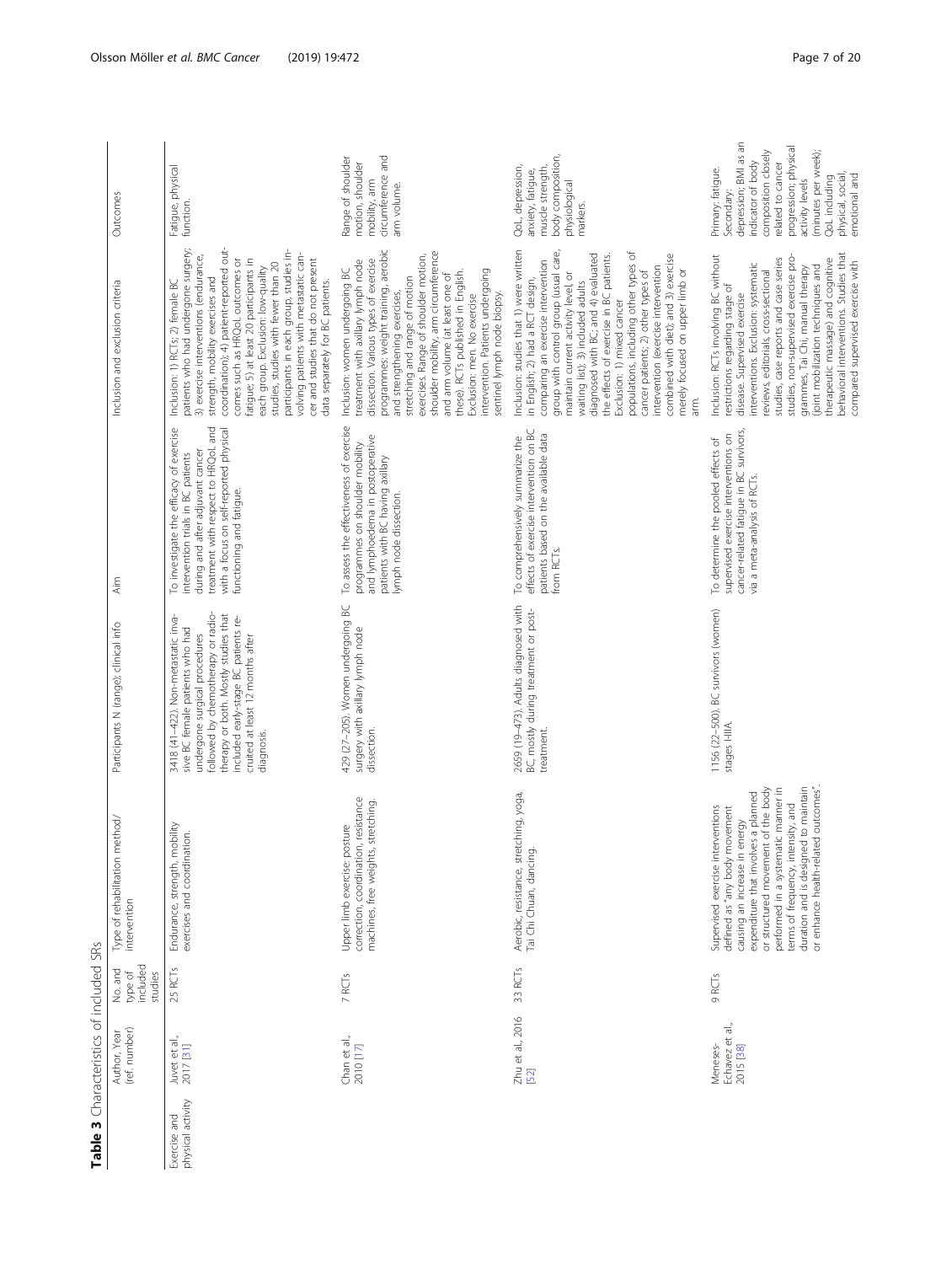|                                         |                                           | נ<br>ק                                                                                                                                                                                                                                                                                                     |                                                                                                                                                                                                                                                              |                                                                                                                                                                                                                                                                                   |                                                                                                                                                                                                                                                                                                                                                                              |                                                                                                                                                                                                                                       |
|-----------------------------------------|-------------------------------------------|------------------------------------------------------------------------------------------------------------------------------------------------------------------------------------------------------------------------------------------------------------------------------------------------------------|--------------------------------------------------------------------------------------------------------------------------------------------------------------------------------------------------------------------------------------------------------------|-----------------------------------------------------------------------------------------------------------------------------------------------------------------------------------------------------------------------------------------------------------------------------------|------------------------------------------------------------------------------------------------------------------------------------------------------------------------------------------------------------------------------------------------------------------------------------------------------------------------------------------------------------------------------|---------------------------------------------------------------------------------------------------------------------------------------------------------------------------------------------------------------------------------------|
| (ref. number)<br>Author, Year           | included<br>No. and<br>type of<br>studies | Type of rehabilitation method/<br>intervention                                                                                                                                                                                                                                                             | Participants N (range); clinical info                                                                                                                                                                                                                        | Aim                                                                                                                                                                                                                                                                               | Inclusion and exclusion criteria                                                                                                                                                                                                                                                                                                                                             | Outcomes                                                                                                                                                                                                                              |
|                                         |                                           |                                                                                                                                                                                                                                                                                                            |                                                                                                                                                                                                                                                              |                                                                                                                                                                                                                                                                                   | pharmacological and surgical<br>treatments.                                                                                                                                                                                                                                                                                                                                  | functional wellbeing.                                                                                                                                                                                                                 |
| Zeng et al.,<br>2014 [50]               | 22 RCT <sub>S</sub><br>3 CT <sub>S</sub>  | anaerobic, or a combination of these).<br>Any type of exercise (aerobic,                                                                                                                                                                                                                                   | 2908 (18-573). Women who had<br>completed active BC treatment.                                                                                                                                                                                               | exercise interventions on overall QoL<br>To determine the effectiveness of<br>and domain-specific QoL in BC<br>survivors.                                                                                                                                                         | anaerobic, or a combination) with BC<br>Chinese. Participants were at least 18<br>years old, had a diagnosis of BC, and<br>had completed active BC treatment.<br>Inclusion: studies in English or<br>Any type of exercise (aerobic,<br>surgery.                                                                                                                              | measured by generic,<br>cancer site-specific<br>cancer-specific, or<br>QoL outcomes<br>QoL scales.                                                                                                                                    |
| Bluethmann et<br>al., 2015 [16]         | 14 RCT <sub>S</sub>                       | Physical activity and behaviour<br>change                                                                                                                                                                                                                                                                  | less from completion of active cancer<br>treatment. Most participants reported<br>receiving an early cancer diagnosis at<br>studies excluded women diagnosed<br>2140 (36-500). BC surgery 5 years or<br>Stage I or Stage II of disease. Most<br>at Stage IV. | To 1) describe the characteristics of<br>and use of behavior theory; and 2)<br>determine effect size estimates for<br>PA behaviour interventions for BC<br>populations, intervention features,<br>behavior change from these PA<br>patients, including targeted<br>interventions. | vigorous physical activity (MVPA) but<br>interventions targeting moderate to<br>including behaviour interventions;<br>not requiring access to exercise<br>completion of active treatment,<br>Inclusion: 5 years or less from<br>facilities or equipment.                                                                                                                     | Equivalent per week.<br>hours of Metabolic<br>Mean minutes of<br>vigorous physical<br>activity or mean<br>moderate to                                                                                                                 |
| Duijts et al.,<br>2011 [24]             | $56$ RCTs                                 | Behavioral techniques and/or physical<br>exercise                                                                                                                                                                                                                                                          | 7164 (24–558). Stages O-IV. Mostly<br>non-metastatic BC patients.                                                                                                                                                                                            | psychosocial functioning and HRQoL<br>techniques and physical exercise on<br>To evaluate the effect of behavioral<br>outcomes in BC patients and<br>survivors.                                                                                                                    | functioning and HRQoL outcomes.<br>Inclusion: RCTs that addressed the<br>effect of behavioral techniques or<br>physical exercise on psychosocial                                                                                                                                                                                                                             | anxiety, body image,<br>functioning, HRQoL,<br>fatigue, depression,<br>Psychosocial<br>stress.                                                                                                                                        |
| <u>ਰ</u> ੂੰ<br>De Groef et<br>2015 [22] | 18 RCT <sub>S</sub>                       | stretching, myofascial therapy, active<br>Passive mobilization, manual<br>exercises                                                                                                                                                                                                                        | axillary lymph node dissection and/or<br>sentinelnode biopsy and/or modified<br>1105 (61-439). Women who had<br>undergone surgery for BC with<br>radical mastectomy.                                                                                         | limb pain and impaired ROM after BC<br>modalities on postoperative upper<br>To investigate the effectiveness of<br>four different physical therapy<br>treatment.                                                                                                                  | physical therapy programme had to<br>be started within 6 weeks of surgery.<br>undergone surgery for BC. The<br>Inclusion: women who had                                                                                                                                                                                                                                      | ROM of the shoulder<br>Primary: pain and/or<br>decreased strength,<br>arm lymphoedema,<br>living, QoL, wound<br>seroma formation,<br>punction volume.<br>drainage volume,<br>activities of daily<br>Secondary: e.g.<br>limitations in |
| McNeely et al.,<br>2010 [37]            | 24 RCT <sub>S</sub>                       | Chuan); 4) strengthening or resistance<br>ed ROM exer-<br>cises; 2) passive ROM/manual stretch-<br>dysfunction:<br>ing exercises; 3) stretching exercises<br>(including formal exercise interven-<br>tions such as yoga and Tai Chi<br>Exercise for upper limb<br>1) active or active-assist<br>exercises. | undergone surgical removal of breast<br>axillary lymph node dissection (AND),<br>modified radical mastectomy, local<br>2132 (21-344). Women who had<br>wide excision and lumpectomy);<br>tumour (e.g. radical mastectomy,<br>SNB/sentinel node dissection.   | effectiveness of exercise interventions<br>to prevent, minimize and/or improve<br>upper limb dysfunction due to BC<br>To examine RCTs for evidence of<br>treatment.                                                                                                               | older. Exclusion: cancer other than BC<br>removal of breast tumour (e.g. radical<br>mastectomy, local wide excision and<br>umpectomy);3) axillary lymph node<br>dissection (AND)/SNB/sentinel node<br>confirmed BC diagnosis; 2) surgical<br>dissection; 4) adults: 17 years and<br>Inclusion: RCTs; participants: 1)<br>mastectomy, modified radical<br>except BC subgroup. | lymphoedema, pain.<br>Early post-operative<br>extremity/shoulder<br>complications (ad-<br>muscular strength,<br>Secondary: upper<br>function and QoL<br>extremity ROM,<br>Primary: upper<br>verse events).                            |
| Short et al.,<br>2013 [45]              | 10 R <sub>15</sub>                        | Behavioural change interventions for<br>physical activity                                                                                                                                                                                                                                                  | 1299 (36-404). Adult post-treatment<br>(not including hormone therapy) BC<br>survivors.                                                                                                                                                                      | promoting physical activity among<br>behavioural interventions for<br>post-treatment BC survivors.<br>To examine the efficacy of                                                                                                                                                  | modification intervention designed to<br>cluding hormone therapy) BC pa-<br>tients; 2) included either self-reported<br>the efficacy of at least one behaviour<br>promote physical activity (i.e. aerobic<br>among adult post-treatment (not in-<br>Inclusion: studies that 1) examined<br>activity and/or resistance training)                                              | Physical activity (self-<br>reported, using a<br>accelerometer).<br>pedometer or                                                                                                                                                      |

Table 3 Characteristics of included SRs (Continued) Table 3 Characteristics of included SRs (Continued)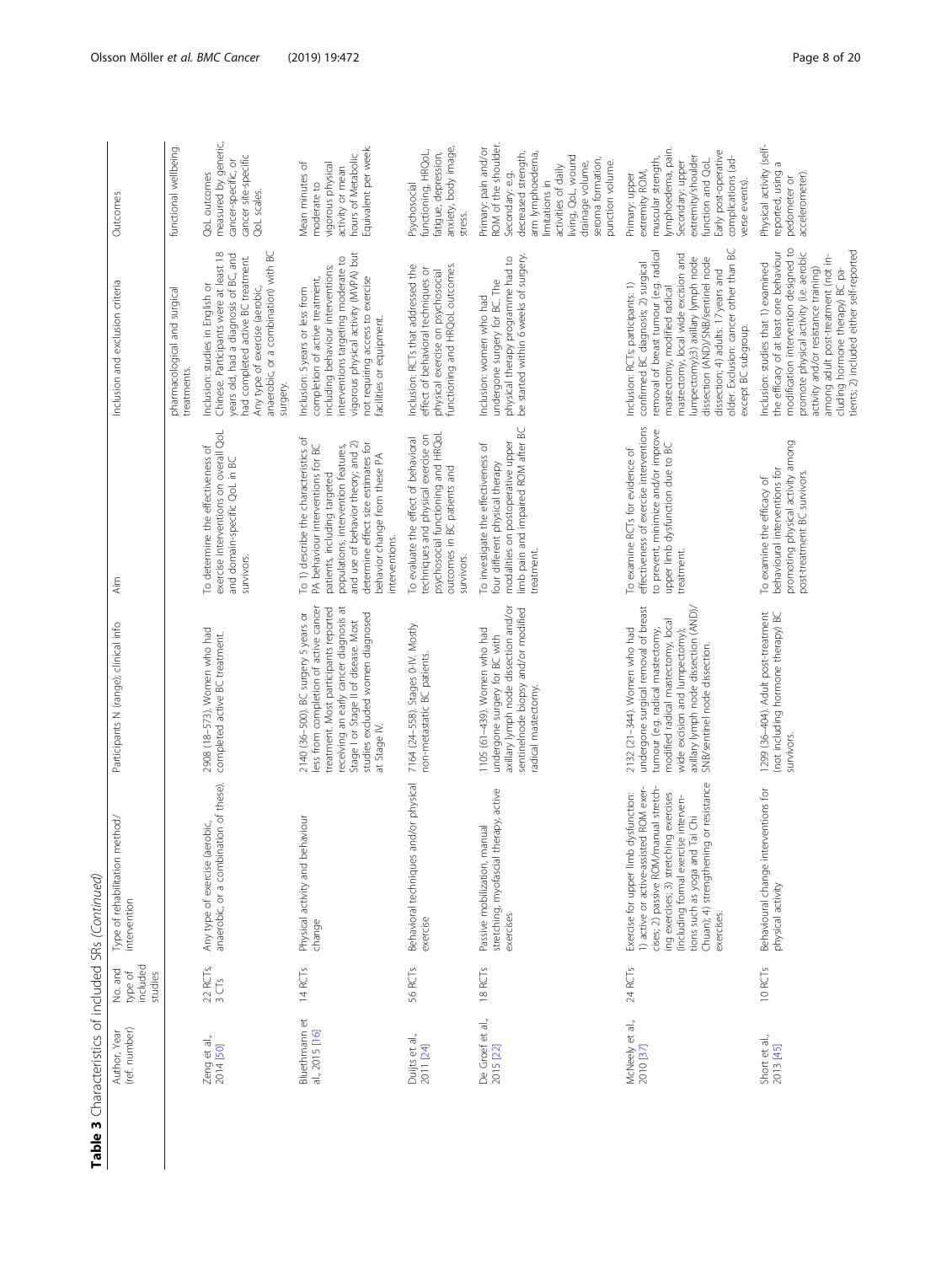|                                              |                               |                                           | Table 3 Characteristics of included SRs (Continued) |                                                                                                                                                                                                                                            |                                                                                                                                                                                |                                                                                                                                                                                                                                                                                                                                                                                                                                                                                                                                                                                                                                                                                                                                                                                                                                                                                                                                             |                                                                                                                                                                                                                       |
|----------------------------------------------|-------------------------------|-------------------------------------------|-----------------------------------------------------|--------------------------------------------------------------------------------------------------------------------------------------------------------------------------------------------------------------------------------------------|--------------------------------------------------------------------------------------------------------------------------------------------------------------------------------|---------------------------------------------------------------------------------------------------------------------------------------------------------------------------------------------------------------------------------------------------------------------------------------------------------------------------------------------------------------------------------------------------------------------------------------------------------------------------------------------------------------------------------------------------------------------------------------------------------------------------------------------------------------------------------------------------------------------------------------------------------------------------------------------------------------------------------------------------------------------------------------------------------------------------------------------|-----------------------------------------------------------------------------------------------------------------------------------------------------------------------------------------------------------------------|
|                                              | (ref. number)<br>Author, Year | included<br>No. and<br>type of<br>studies | Type of rehabilitation method/<br>intervention      | Participants N (range); clinical info                                                                                                                                                                                                      | Aim                                                                                                                                                                            | Inclusion and exclusion criteria                                                                                                                                                                                                                                                                                                                                                                                                                                                                                                                                                                                                                                                                                                                                                                                                                                                                                                            | Outcomes                                                                                                                                                                                                              |
|                                              |                               |                                           |                                                     |                                                                                                                                                                                                                                            |                                                                                                                                                                                | cluster randomized controlled design.<br>intervention component targeting in-<br>or objectively assessed physical activ-<br>survivors (including BC survivors) and<br>physical activity intervention that did<br>niques (for example, a supervised ex-<br>5) were available as a conference ab-<br>active treatment (defined as: surgery,<br>ity behaviour change as a study out-<br>lished in a language other than Eng-<br>chemotherapy and radiotherapy); or<br>cluded BC survivors still undergoing<br>not involve behaviour change tech-<br>Exclusion: studies that 1) were pub-<br>come; and 3) used an individual or<br>creased knowledge or skills); 3) in-<br>did not report intervention effects<br>lish; 2) reported the efficacy of a<br>cluded mixed samples of cancer<br>specifically by cancer type; 4) in-<br>ercise programme with no<br>stract only.                                                                      |                                                                                                                                                                                                                       |
| Complementary<br>and alternative<br>medicine | Chao et al.,<br>2009 [18]     | 26 RCT <sub>S</sub>                       | Acupoint stimulation                                | (surgery, radiotherapy, chemotherapy,<br>experiencing treatment-induced ad-<br>1548 (5-160). Adults with BC at any<br>stage and undergoing treatments<br>hormonal therapy, or palliative<br>treatment for metastatic BC),<br>verse events. | acupuncture point stimulation by any<br>events related to anticancer therapies<br>To scrutinize the evidence of using<br>modality for managing adverse<br>in patients with BC. | such as surgery, radiotherapy, chemo-<br>Exclusion: animal studies, case reports<br>stract form; as well as diagnosis other<br>studies or descriptive surveys, and re-<br>tive treatment for metastatic BC, and<br>verse events; 3) intervention: stimula-<br>who were diagnosed with BC at any<br>trials including RCTs, CCTs, or single-<br>therapy, hormonal therapy, or pallia-<br>variable such as symptom scores; as<br>group studies; 2) participants: adults<br>ports that were available only in ab-<br>experiencing treatment-induced ad-<br>well as condition-specific outcomes<br>and anecdotal evidence, qualitative<br>least one clinically related outcome<br>than BC unless separate data were<br>modality; 4) outcome measures: at<br>or generic health status outcomes.<br>stage and undergoing treatments<br>tion of acupuncture points by any<br>Inclusion: 1) study design: clinical<br>available for the BC subgroup. | Al-induced arthralgia,<br>vomiting, vasomotor<br>induced leukopenia,<br>operational pain,<br>syndrome, post-<br>induced nausea<br>radiotherapy or<br>Chemotherapy-<br>chemotherapy-<br>and BC-related<br>lymphoedema. |
|                                              | Pan et al., 2014<br>$[40]$    | 18 RCT <sub>S</sub>                       | Massage                                             | receiving active BC treatment. Mostly<br>aged 18 years or older, history of BC,<br>950 (14-134). Female participants<br>stage I-III.                                                                                                       | To assess the efficacy of massage on<br>treatment-related side effects and<br>QoL in patients with BC.                                                                         | years or older and 2) with a history of<br>treatment-related symptoms (pain, fa-<br>tigue, sleep disturbances, gastrointes-<br>examined the effects of massage on<br>treatments; studies: 4) RCTs which<br>Inclusion: participants: 1) aged 18<br>tinal symptoms and/or negative<br>BC and 3) receiving active BC                                                                                                                                                                                                                                                                                                                                                                                                                                                                                                                                                                                                                           | anxiety, fatigue, pain,<br>Depression, anger,<br>cortisol, HRQoL<br>lymphoedema,<br>upper limb                                                                                                                        |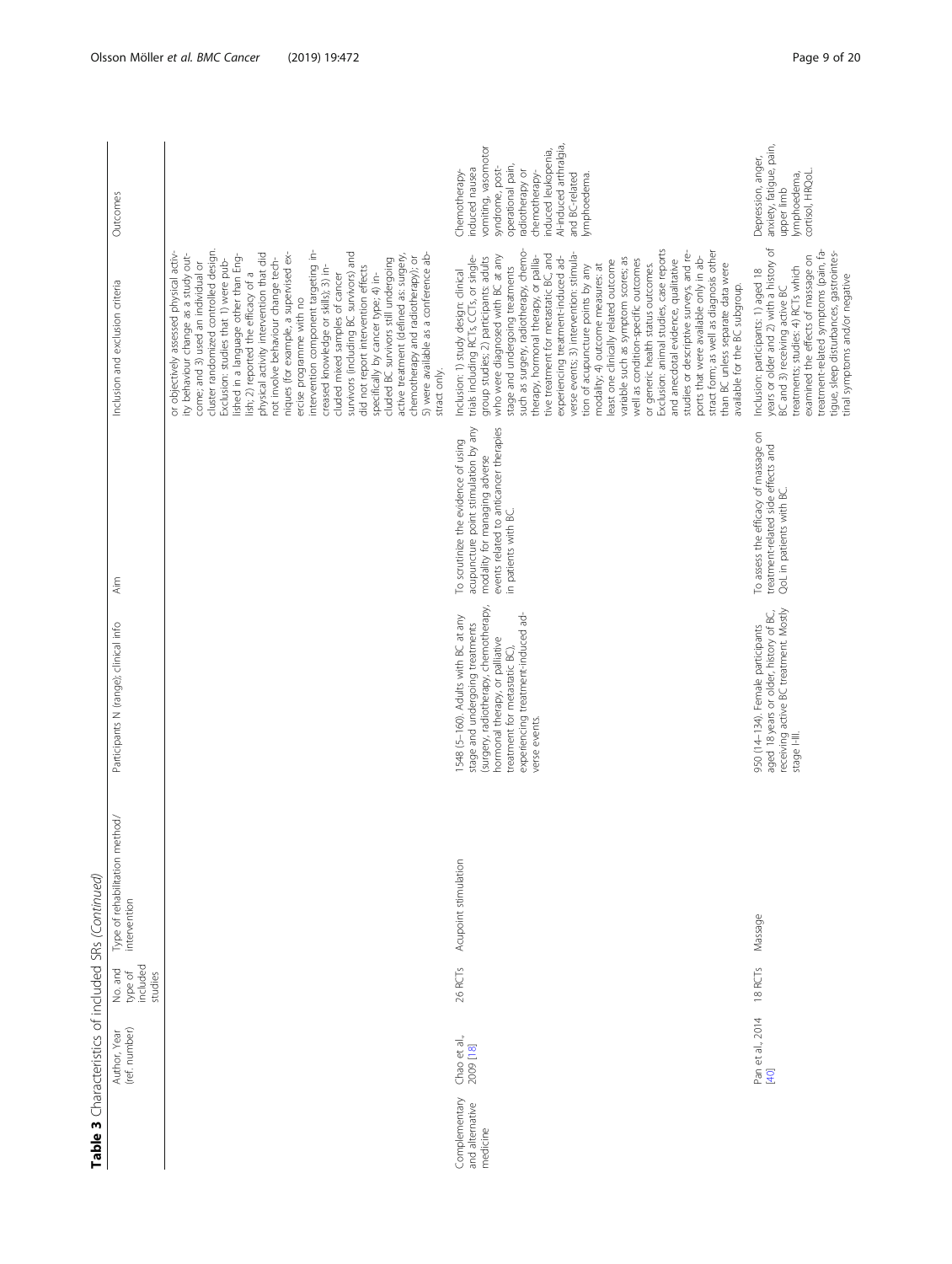|      | (ref. number)<br>Author, Year | included<br>No. and<br>type of<br>studies | Type of rehabilitation method/<br>intervention                      | Participants N (range); clinical info                                                                                                                             | Aim                                                                                                                                                                                                                                                                                                                     | Inclusion and exclusion criteria                                                                                                                                                                                                                                                                                                                                                                                                                                                      | Outcomes                                                                                                                                                                                  |
|------|-------------------------------|-------------------------------------------|---------------------------------------------------------------------|-------------------------------------------------------------------------------------------------------------------------------------------------------------------|-------------------------------------------------------------------------------------------------------------------------------------------------------------------------------------------------------------------------------------------------------------------------------------------------------------------------|---------------------------------------------------------------------------------------------------------------------------------------------------------------------------------------------------------------------------------------------------------------------------------------------------------------------------------------------------------------------------------------------------------------------------------------------------------------------------------------|-------------------------------------------------------------------------------------------------------------------------------------------------------------------------------------------|
|      |                               |                                           |                                                                     |                                                                                                                                                                   |                                                                                                                                                                                                                                                                                                                         | mood).                                                                                                                                                                                                                                                                                                                                                                                                                                                                                |                                                                                                                                                                                           |
|      | Lee et al., 2016<br>[34]      | 23 RCT <sub>S</sub>                       | writing.<br>Acupoint stimulation, massage<br>therapy and expressive | without any restrictions on age, race,<br>status of severity, duration of cancer<br>or clinical status. Mostly stage 0-Illa.<br>2346 (12-507). Female BC patients | related symptoms among women<br>with BC.<br>To determine the effects on QoL<br>negative emotions and disease-                                                                                                                                                                                                           | Inclusion: all women with BC, without<br>any restrictions on age, race, status of<br>for people with a range of conditions<br>(including people with cancers other<br>There were no restrictions regarding<br>sion: studies involving interventions<br>treatment or post-treatment). Exclu-<br>patients' clinical status (e.g. active<br>severity, and duration of cancer.<br>than BC).                                                                                               | fatigue, sleep quality.<br>anxiety, depression,<br>Primary: QoL and<br>pain. Secondary:                                                                                                   |
|      | Lee et al., 2010<br>$[33]$    | $3$ RCTs, 4<br>Ű                          | Tai Chi                                                             | 201 (30-78). BC patients stage I-IV.                                                                                                                              | effectiveness of Tai Chi for providing<br>To critically evaluate the clinical trial<br>supportive care in patients with BC.<br>evidence for or against the                                                                                                                                                              | intervention (e.g. by using treatments<br>evaluation of the effectiveness of the<br>Inclusion: prospective CCTs, Tai Chi<br>of unproven efficacy in the control<br>group or comparing two different<br>designs that did not allow for an<br>treatments. Exclusion: trials with<br>alone or combined with other<br>orms of Tai Chi).                                                                                                                                                   | Primary: symptoms.<br>Secondary: survival<br>rate, QoL.                                                                                                                                   |
|      | Pan et al., 2015<br>$[4]$     | $9$ RCT <sub>S</sub>                      | Tai Chi                                                             | 273 (16-73). Female participants aged<br>received active BC treatment. Mostly<br>18 years or older, history of BC,<br>stage I-III.                                | To evaluate measures of pathology,<br>wellbeing from the available RCTs.<br>physical activity, and overall                                                                                                                                                                                                              | studies: 4) examined the effects of Tai<br>regulation of inflammatory responses<br>years or older; 2) had a history of BC;<br>depression), treatment-related symp-<br>and 3) received active BC treatment;<br>toms (e.g. pain and/or fatigue), or<br>Inclusion: participants: 1) aged 18<br>symptoms (stress, anxiety, and/or<br>Chi Chuan on psychological<br>and other biomarkers.                                                                                                  | Dynamometer, Flexi-<br>Insuline-like Growth<br>bility (degrees), BMI,<br>Factor 1, Handgrip<br>Pain, Interleukin 6,<br>physical, social or<br>emotional well-<br>being, general<br>HRQoL. |
|      | Yan et al., 2014<br>[49]      | $9$ RCT <sub>S</sub>                      | Tai Chi                                                             | 407 (19-134). BC survivors.                                                                                                                                       | To assess the effects of Tai Chi on<br>QoL and other important clinical<br>outcomes in BC survivors.                                                                                                                                                                                                                    | Tai Chi or TaiJi Chuan exercise with or<br>psychosocial support therapy, usual<br>including standard support therapy,<br>with diagnosed BC; 2) intervention:<br>Inclusion: 1) participants: patients<br>comparison: other treatments<br>health care, or other forms of<br>without other treatments; 3)<br>exercise.                                                                                                                                                                   | Secondary: BMI, bone<br>muscle strength.<br>mineral density,<br>Primary: QoL                                                                                                              |
| Yoga | Pan et al., 2017<br>$[42]$    | 16 RCT <sub>S</sub>                       | Yoga                                                                | 930 (18-128). Patients with stage 0-III<br>BC and patients with cancer of vary-<br>ing stages.                                                                    | tice provides any measurable benefit,<br>BC, and examine whether yoga prac-<br>both physically and psychologically,<br>related side effects in patients with<br>To determine whether yoga as a<br>enhanced health and treatment-<br>complementary and alternative<br>medicine was associated with<br>for women with BC. | ferent control groups in RCTs examin-<br>practices on psychological symptoms<br>(pain, fatigue, sleep disturbances and/<br>Inclusion: female participants 1) aged<br>18 years or older; 2) with a history of<br>or gastrointestinal symptoms); 2) dif-<br>ing clinical characteristics in parallel<br>treatments. Studies: 1) RCTs if they<br>(stress, anxiety and/or depression)<br>and treatment-related symptoms<br>BC; and 3) receiving active BC<br>examined the effects of yoga | fatigue, sleep quality,<br>symptoms, and pain.<br>Depression, anxiety,<br>physical wellbeing,<br>gastrointestinal<br>overall HRQoL,                                                       |

Table 3 Characteristics of included SRs (Continued) Table 3 Characteristics of included SRs (Continued)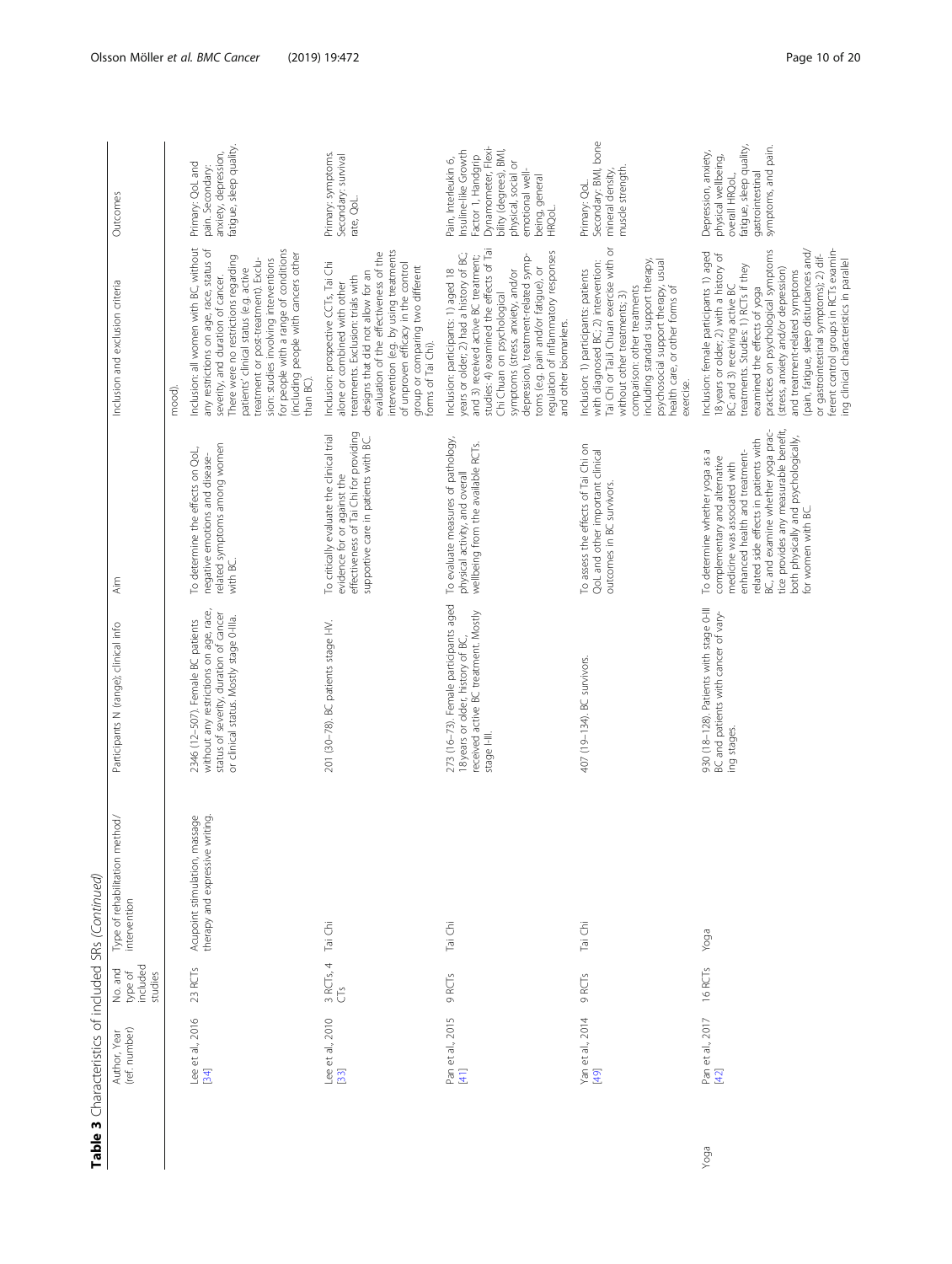| Table 3 Characteristics of included SRs (Continued) |                                           |                                                  |                                                                                                                                                                                                                                                                                                           |                                                                                                                                                                                                                                 |                                                                                                                                                                                                                                                                                                                                                                                                                                                                                                                                                                                                                                         |                                                                                                                                                                                                                                                                                                                                                               |
|-----------------------------------------------------|-------------------------------------------|--------------------------------------------------|-----------------------------------------------------------------------------------------------------------------------------------------------------------------------------------------------------------------------------------------------------------------------------------------------------------|---------------------------------------------------------------------------------------------------------------------------------------------------------------------------------------------------------------------------------|-----------------------------------------------------------------------------------------------------------------------------------------------------------------------------------------------------------------------------------------------------------------------------------------------------------------------------------------------------------------------------------------------------------------------------------------------------------------------------------------------------------------------------------------------------------------------------------------------------------------------------------------|---------------------------------------------------------------------------------------------------------------------------------------------------------------------------------------------------------------------------------------------------------------------------------------------------------------------------------------------------------------|
| (ref. number)<br>Author, Year                       | included<br>No. and<br>type of<br>studies | method<br>Type of rehabilitation<br>intervention | Participants N (range); clinical info                                                                                                                                                                                                                                                                     | Aim                                                                                                                                                                                                                             | Inclusion and exclusion criteria                                                                                                                                                                                                                                                                                                                                                                                                                                                                                                                                                                                                        | Outcomes                                                                                                                                                                                                                                                                                                                                                      |
|                                                     |                                           |                                                  |                                                                                                                                                                                                                                                                                                           |                                                                                                                                                                                                                                 | to yoga therapy.                                                                                                                                                                                                                                                                                                                                                                                                                                                                                                                                                                                                                        |                                                                                                                                                                                                                                                                                                                                                               |
| Cramer et al.,<br>2012 [20]                         | $12$ RCTs                                 | Yoga                                             | 742 (19-168). BC patients and<br>survivors.                                                                                                                                                                                                                                                               | dence for effects of yoga on HRQoL<br>and psychological health in BC pa-<br>To assess and meta-analyse the evi-<br>tients and survivors.                                                                                        | outcome measures. Exclusion: if yoga<br>Studies were eligible if they assessed<br>paper; 2) studies of adult (> 18 years)<br>Inclusion: 1) RCTs if published as full<br>HRQoL or wellbeing (global HRQoL,<br>was not the main intervention but<br>treatment or any active treatment.<br>mental, physical, functional, social,<br>psychological distress). If available,<br>part of a multimodal intervention.<br>and/or spiritual wellbeing) and/or<br>psychological health (depression,<br>studies comparing yoga with no<br>anxiety, perceived stress, and/or<br>safety data served as secondary<br>patients with a history of BC; 3) | stress and/or psycho-<br>and/or psychological<br>(global HRQoL, men-<br>HRQoL or wellbeing<br>long-term effect on<br>tional, social and/or<br>health (depression,<br>spiritual wellbeing)<br>mood). Secondary:<br>Primary: short and<br>tal, physical, func-<br>anxiety, perceived<br>safety data, i.e. re-<br>ported adverse<br>logical distress,<br>events. |
| Zhang et al.,<br>2012 [51]                          | 6 RCT <sub>S</sub>                        | Yoga                                             | 382 (18-164). Women with non-<br>metastatic or metastatic BC.                                                                                                                                                                                                                                             | To evaluate the effects of yoga on<br>psychologic function and QoL in<br>women with BC.                                                                                                                                         | ies that included yoga as part of a lar-<br>mindfulness stress-reduction training),<br>main intervention. Exclusion: 1) stud-<br>and those that did not provide find-<br>tioning and QoL in women with BC;<br>intervention, for psychological func-<br>2) studies that examined yoga as a<br>Inclusion: 1) RCTs, comparing yoga<br>alone or a yoga-based intervention<br>with a control group receiving no<br>ger intervention programme (e.g.<br>ings specific to yoga.                                                                                                                                                                | stress, fatigue, sleep<br>Anxiety, depression,<br>distress, perceived<br>and QoL                                                                                                                                                                                                                                                                              |
| Cramer et al.,<br>2017 [21]                         | $24$ RCTs                                 | Yoga                                             | metastatic and metastatic carcinoma<br>2166 (18-309). Women with non-<br>metastatic BC (23 RCTs) and non-<br>(1 RCT).                                                                                                                                                                                     | To assess effects of yoga on HRQoL,<br>mental health and cancer-related<br>symptoms.                                                                                                                                            | ment or had completed treatment, or<br>both. Exclusion: studies not providing<br>(histologically confirmed diagnosis of<br>non-metastatic or metastatic carcin-<br>Inclusion: RCTS assessing effects of<br>oma) who were undergoing treat-<br>yoga in women with BC<br>measures of dispersion.                                                                                                                                                                                                                                                                                                                                          | Secondary: safety of<br>assessed as number<br>with severe adverse<br>depression, anxiety,<br>adverse events and<br>number of women<br>fatigue and sleep<br>the intervention,<br>Primary: HRQoL,<br>of women with<br>disturbances.<br>events.                                                                                                                  |
| Keilani et al.,<br>2016 [32]                        | 9 RCT <sub>S</sub>                        | Resistance exercise                              | of the upper extremities in BC survi-<br>without pre-existing lymphoedema).<br>957 (17-242). BC patients with or at<br>existing lymphoedema, the volume<br>vors at risk of lymphoedema, or in-<br>(changes in BC survivors with pre-<br>cluded BC survivors both with or<br>risk of secondary lymphoedema | secondly, whether patients with BCRL<br>resistance exercise increases the risk/<br>causes of development of BCRL and,<br>deteriorate, improve, or stay the<br>same with resistance exercise.<br>To investigate firstly, whether | controlled studies investigating the<br>Inclusion: prospective randomized<br>intervention on development of<br>secondary lymphoedema in BC<br>effect of a resistance exercise<br>survivors.                                                                                                                                                                                                                                                                                                                                                                                                                                             | composition, QoL.<br>performance and<br>Lymphoedema<br>function, body<br>status, physical                                                                                                                                                                                                                                                                     |
| Paramanandam<br>Singh                               | $11$ RCTs                                 | Weight training or resistance<br>exercises       | who had lymphoedema or were at<br>1091 (40-204). Women of any age                                                                                                                                                                                                                                         | training exercise safe for women with<br>Research questions: 1) Is weight                                                                                                                                                       | 2001; 2) women with BC diagnosis<br>Inclusion: 1) RTs conducted after                                                                                                                                                                                                                                                                                                                                                                                                                                                                                                                                                                   | Lymphoedema onset<br>or exacerbation, limb                                                                                                                                                                                                                                                                                                                    |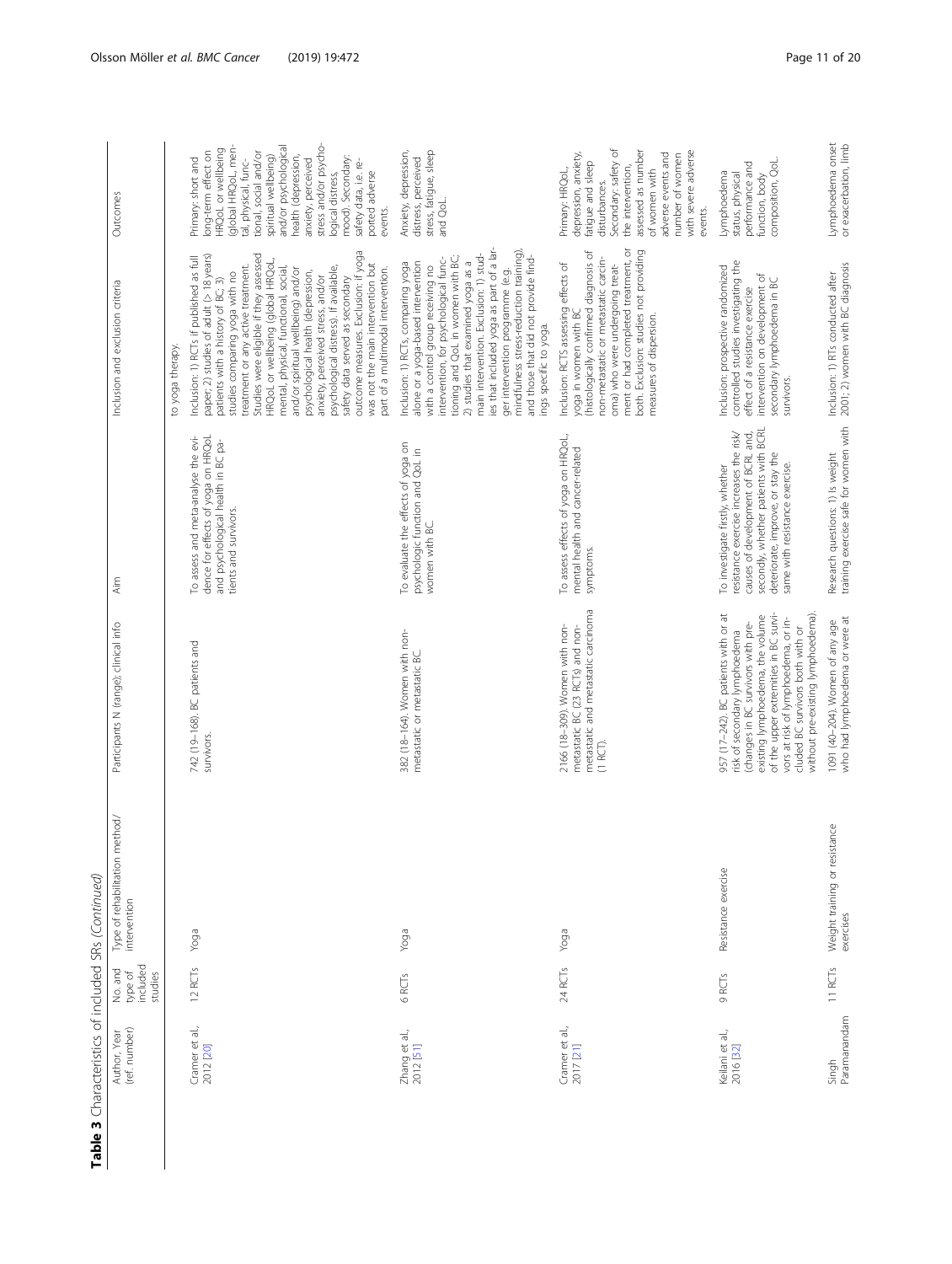|                          | (ref. number)<br>Author, Year | included<br>No. and<br>type of<br>studies | method<br>Type of rehabilitation<br>Table 3 Characteristics of included SRs (Continued)<br>intervention | Participants N (range); clinical info                                                                                                                                                                                                                                                                    | Aim                                                                                                                                                  | Inclusion and exclusion criteria                                                                                                                                                                                                                                                                                                                                                                                                                                                                                                                                                                                                                                                              | Outcomes                                                                                                                                                                                                                                                                                                                                                                                                                            |
|--------------------------|-------------------------------|-------------------------------------------|---------------------------------------------------------------------------------------------------------|----------------------------------------------------------------------------------------------------------------------------------------------------------------------------------------------------------------------------------------------------------------------------------------------------------|------------------------------------------------------------------------------------------------------------------------------------------------------|-----------------------------------------------------------------------------------------------------------------------------------------------------------------------------------------------------------------------------------------------------------------------------------------------------------------------------------------------------------------------------------------------------------------------------------------------------------------------------------------------------------------------------------------------------------------------------------------------------------------------------------------------------------------------------------------------|-------------------------------------------------------------------------------------------------------------------------------------------------------------------------------------------------------------------------------------------------------------------------------------------------------------------------------------------------------------------------------------------------------------------------------------|
|                          | et al., 2014 [46]             |                                           |                                                                                                         | during or following BC treatment<br>risk of developing lymphoedema<br>breast conservationsurgery along<br>(modified radical mastectomy or<br>with various axillary node<br>management).                                                                                                                  | muscle strength, QoL and BMI in this<br>weight training exercise improve<br>ymphoedema after BC? 2) Does<br>lymphoedema or at risk of<br>population? | lymphoedema; 3) weight training<br>with or at risk of developing<br>exercises.                                                                                                                                                                                                                                                                                                                                                                                                                                                                                                                                                                                                                | strength, QoL, BMI.                                                                                                                                                                                                                                                                                                                                                                                                                 |
| Lymphoedema<br>treatment | Cheema et al.,<br>2014 [19]   | 15 RCT <sub>S</sub>                       | training<br>Progressive resistance                                                                      | treatments (except hormonal therapy)<br>ment for BC. Lymph node dissection<br>(or SNB) and/or clinical diagnosis of<br>breast. Completion of all BC-related<br>or initiation of chemotherapy treat-<br>treated for primary tumour of the<br>1652 (21-232). Women surgically<br>lymphoedema by clinician. | progressive resistance training in BC.<br>To assess the safety and efficacy of                                                                       | involving aspects of flexibility training,<br>duration; 3) studies: studies including<br>i.e. loaded movements throughout a<br>surgically treated for primary tumour<br>complete ROM). Where multiple PRT<br>lished in English. Exclusion: Interven-<br>son group undertook the same dos-<br>training plus PRT, unless a compari-<br>tion studies that prescribed aerobic<br>over lower-intensity regimens; pub-<br>age of aerobic training in isolation.<br>intensity regimens were prioritized<br>interventions were tested, higher-<br>of the breast; 2) intervention: PRT<br>Inclusion: 1) participants: women<br>interventions at least 6 weeks in<br>flexibility training plus PRT (PRT | comparison between<br>lower body strength;<br>exacerbation during<br>treatment) between<br>volume outcomes;<br>the treatment and<br>intervention (post-<br>the treatment and<br>the control group.<br>symptom severity<br>Primary: safety: 1)<br>group.Secondary:<br>3) comparison of<br>body strength; 2)<br>efficacy: 1) upper<br>the trial; 2) arm<br>cases of BCRL<br>incidence or<br>HRQoL after<br>and 3) BCRL<br>the control |
|                          | Huang et al.,<br>2013 [27]    | 10 RCT <sub>S</sub>                       | QJM                                                                                                     | undergone mastectomy with axillary<br>566 (24-158). Women who had<br>lymph node dissection.                                                                                                                                                                                                              | To evaluate the effectiveness of MLD<br>in the prevention and treatment of<br>BCRL.                                                                  | axillary lymph node dissection (e.g. in<br>which the clinical outcomes had not<br>undergone mastectomy with axillary<br>been clearly stated; and 3) duplicate<br>lymphoedema severity. Exclusion: 1)<br>ymphoedema; and 5) evaluation of<br>studies in which only sentinel node<br>technique used; 3) the compression<br>criteria also concerned: 2) the MLD<br>strategy used; 4) the definition of<br>sampling was used); 2) studies in<br>lymph node dissection; inclusion<br>patients who had not received<br>Inclusion: 1) women who had<br>reporting of patient cohorts.                                                                                                                 | lymphoedema,<br>lymphoedema<br>Incidence of<br>reduction in<br>volume.                                                                                                                                                                                                                                                                                                                                                              |
|                          | Devoogdt et al.,<br>2010 [23] | $10 RCTs$<br>$5\,\mathrm{G}$              | Intermittent Pneumatic Compression,<br>Combined Physical Therapy,<br>arm elevation.                     | developed after axillary dissection for<br>656 (14-80). Patients with arm<br>lymphoedema, in the majority<br>0.<br>BC                                                                                                                                                                                    | To review the available literature on<br>modalities for lymphoedema.<br>different physical treatment                                                 | controlled trials and non-randomised<br>Intermittent Pneumatic Compression<br>and of arm elevation were included.<br>Inclusion: RCTs, pseudo-randomised<br>experimental trials investigating the<br>effectiveness of Combined Physical<br>Therapy and its different parts, of                                                                                                                                                                                                                                                                                                                                                                                                                 | subjective symptoms,<br>shoulder mobility,<br>and quality of life.<br>skinfold thickness<br>musclestrenath,<br>tissue elasticity,<br>Arm volume,                                                                                                                                                                                                                                                                                    |
|                          | Omar et al.,<br>2012 [39]     | 8 RCT <sub>S</sub>                        | Low-level laser therapy                                                                                 | 230 (10-64). Women with unilateral<br>lymphoedema secondary to BC<br>surgery and/or radiotherapy.                                                                                                                                                                                                        | To review the effect of low-level laser<br>therapy on management of BCRL                                                                             | trials. Women (greater than 18 years<br>old) with unilateral lymphoedema<br>Inclusion: RCTs and uncontrolled                                                                                                                                                                                                                                                                                                                                                                                                                                                                                                                                                                                  | Volume and/or<br>circumference.                                                                                                                                                                                                                                                                                                                                                                                                     |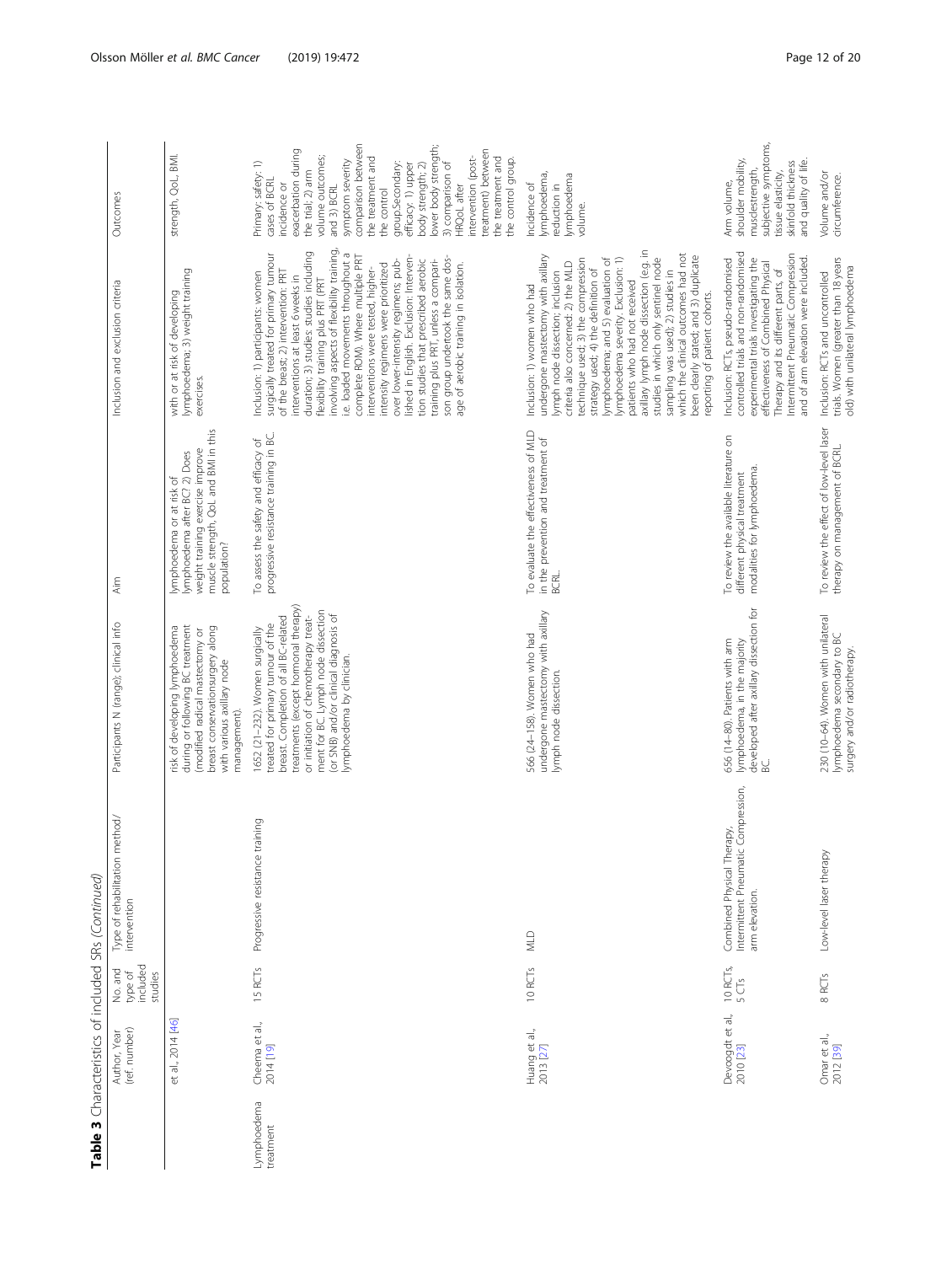| (ref. number)<br>Author, Year | included<br>No. and<br>type of<br>studies | method<br>Type of rehabilitation<br>intervention                                                                                 | Participants N (range); clinical info                                                                                                                                                                                                                                                                                                                           | Aim                                                                                                                                                                                        | Inclusion and exclusion criteria                                                                                                                                                                                                                                                                                                                                                                                                                                                                                                                                                                                                                                                                                                             | Outcomes                                                                                                                                                                                                                                                                                                                                   |
|-------------------------------|-------------------------------------------|----------------------------------------------------------------------------------------------------------------------------------|-----------------------------------------------------------------------------------------------------------------------------------------------------------------------------------------------------------------------------------------------------------------------------------------------------------------------------------------------------------------|--------------------------------------------------------------------------------------------------------------------------------------------------------------------------------------------|----------------------------------------------------------------------------------------------------------------------------------------------------------------------------------------------------------------------------------------------------------------------------------------------------------------------------------------------------------------------------------------------------------------------------------------------------------------------------------------------------------------------------------------------------------------------------------------------------------------------------------------------------------------------------------------------------------------------------------------------|--------------------------------------------------------------------------------------------------------------------------------------------------------------------------------------------------------------------------------------------------------------------------------------------------------------------------------------------|
|                               |                                           |                                                                                                                                  |                                                                                                                                                                                                                                                                                                                                                                 |                                                                                                                                                                                            | radiotherapy. Exclusion: recurrent<br>secondary to BC surgery and/or<br>malignant disease.                                                                                                                                                                                                                                                                                                                                                                                                                                                                                                                                                                                                                                                   |                                                                                                                                                                                                                                                                                                                                            |
| Shao et al., 2017<br>$[4]$    | 4RTs                                      | $\subseteq$                                                                                                                      | treatment of breast carcinoma and<br>234 (41-88). Patients undergoing<br>having lymphoedema.                                                                                                                                                                                                                                                                    | To compare the effectiveness of MLD<br>for the management of BCRL.                                                                                                                         | minimum of 10% or 2 cm or 150 mL<br>having lymphoedema defined as a<br>treatment of breast carcinoma and<br>affected and the unaffected arm.<br>volume difference between the<br>Inclusion: patients undergoing                                                                                                                                                                                                                                                                                                                                                                                                                                                                                                                              | reduction. Secondary:<br>symptoms and arm<br>improvement of<br>Primary: volume<br>function.                                                                                                                                                                                                                                                |
| Ezzo et al., 2015<br>[25]     | 6 RCT <sub>S</sub>                        | $\sum_{i=1}^{n}$                                                                                                                 | BCRL in any body area (i.e. arm, hand,<br>426 (52-95). Women diagnosed with<br>trunk).                                                                                                                                                                                                                                                                          | To assess the efficacy and safety of<br>MLD in treating BCRL                                                                                                                               | randomized (i.e. allocated by alternate<br>assignment, date of birth, etc) trials in<br>Inclusion: randomized or quasi-<br>any language.                                                                                                                                                                                                                                                                                                                                                                                                                                                                                                                                                                                                     | outcome reported by<br>subjective sensations,<br>functional measures,<br>in arm, hand, breast<br>volumetric changes<br>or trunk; 2) adverse<br>events. Secondary:<br>outcomes, cost of<br>care, any other<br>QoL and other<br>psychosocial<br>Primary: 1)<br>the trial.                                                                    |
| Rogan et al.,<br>2016 [43]    | RCT <sub>S</sub><br>$\mathfrak{Z}$        | Lymphatic drainage or lymph tape or<br>intermittent pneumatic compression<br>or sleeve or<br>compression bandage<br>or exercise. | 1337 (14-141). Female BC patients<br>with lymphoedema.                                                                                                                                                                                                                                                                                                          | (bandages) and active exercise during<br>the intensive phase of therapy on the<br>To study the effects of compression<br>reduction of lymphoedema in BC<br>patients.                       | 1) effects of drugs, hormonal therapy,<br>or radiation and surgical procedures;<br>transmitted diseases; 6) cost analysis<br>ten in English or German. Exclusion:<br>statistics for a meta-analysis; 3) writ-<br>lower-extremity oedema; 4) impact<br>only; and 7) non-carcinogenic syn-<br>on fatigue only; 5) diet, or sexually<br>2) studies in children; 3) non-BCs,<br>Inclusion: 1) RCTs; 2) adequate<br>dromes or 8) prevention of BC                                                                                                                                                                                                                                                                                                 | Volume or oedema<br>reduction.                                                                                                                                                                                                                                                                                                             |
| Stuiver et al.,<br>2015 [47]  | 10 RCT <sub>S</sub>                       | Conservative lymphatic interventions                                                                                             | or axillary sampling, with or without<br>axillary lymph node dissection, SNB<br>1205 (48-205). Participants of both<br>developing lymphoedema in the<br>upper limb after treatment for BC<br>radiotherapy to the axilla or the<br>supraclavicular fossa or both, or<br>(surgical treatment for BC with<br>sexes and all ages at risk of<br>radiotherapy alone). | preventing clinically detectable upper<br>To assess the effects of conservative<br>pharmacological) interventions for<br>limb lymphoedema after BC<br>(non-surgical and non-<br>treatment. | intervention: surgical treatment for BC<br>compared a conservative intervention<br>SNB or axillary sampling, with or with-<br>sons of both sexes and all ages at risk<br>reported secondary lymphoedema as<br>scientific journals; 2) participants: per-<br>upper limb after treatment for BC; 3)<br>research published in peer-reviewed<br>of developing lymphoedema in the<br>with axillary lymph node dissection,<br>out radiotherapy to the axilla or the<br>publication date restrictions were<br>supraclavicular fossa or both; or<br>the primary outcome, and that<br>Inclusion: 1) studies: RCTs that<br>imposed. We only considered<br>intervention. No language or<br>to either usual care, placebo<br>intervention, or some other | measurements, water<br>upper limb, activities<br>event. Secondary: in-<br>measurements, laser<br>scanning, perimetry<br>fection, ROM of the<br>of daily living, pain,<br>and dual-energy X-<br>ray absorptiometry<br>scanning), time to<br>(circumference<br>bioimpedance<br>lymphoedema<br>displacement<br>methods,<br>Primary:<br>HRQoL. |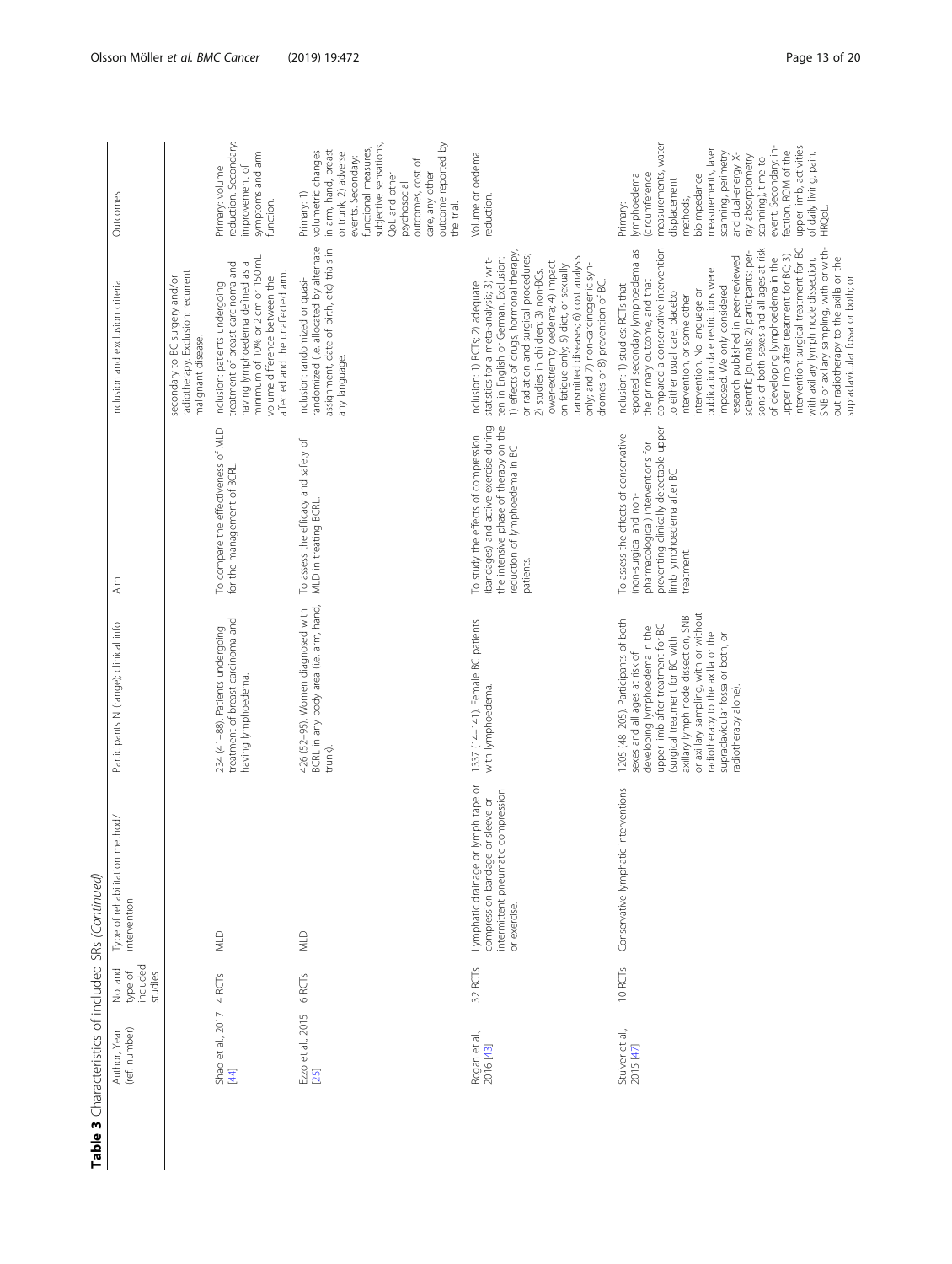|                               | Table 3 Characteristics of included SRs (Continued) |                                           |                                                                                                                                                                                                                                                              |                                                                                     |                                                                                                                                                                                                                                              |                                                                                                                                                                                                                                                                                                                                                                                                                                                                                                                         |                                                                                                                                      |
|-------------------------------|-----------------------------------------------------|-------------------------------------------|--------------------------------------------------------------------------------------------------------------------------------------------------------------------------------------------------------------------------------------------------------------|-------------------------------------------------------------------------------------|----------------------------------------------------------------------------------------------------------------------------------------------------------------------------------------------------------------------------------------------|-------------------------------------------------------------------------------------------------------------------------------------------------------------------------------------------------------------------------------------------------------------------------------------------------------------------------------------------------------------------------------------------------------------------------------------------------------------------------------------------------------------------------|--------------------------------------------------------------------------------------------------------------------------------------|
|                               | (ref. number)<br>Author, Year                       | included<br>No. and<br>type of<br>studies | Type of rehabilitation method/<br>intervention                                                                                                                                                                                                               | Participants N (range); clinical info                                               | Aim                                                                                                                                                                                                                                          | Inclusion and exclusion criteria                                                                                                                                                                                                                                                                                                                                                                                                                                                                                        | Outcomes                                                                                                                             |
|                               |                                                     |                                           |                                                                                                                                                                                                                                                              |                                                                                     |                                                                                                                                                                                                                                              | radiotherapy alone. Exclusion: persons<br>diagnosed with lymphoedema/cancer<br>recurrence.                                                                                                                                                                                                                                                                                                                                                                                                                              |                                                                                                                                      |
| interventions<br>Psychosocial | Fors et al., 2011<br>[26]                           | 18 RCT <sub>S</sub>                       | Psychoeducational information                                                                                                                                                                                                                                | undergoing surgery and adjuvant<br>3272 (27-303). Women with BC<br>treatment.       | To determine the effectiveness of<br>support interventions used in the<br>psychoeducation, CBT and social<br>rehabilitation of BC patients.                                                                                                  | patients after undergoing surgery and<br>Inclusion: RCTs studying the effect of<br>separately for BC; low-quality studies;<br>Exclusion: studies with metastatic BC<br>patients and studies including other<br>psychosocial interventions on BC<br>cancer types; data not presented<br>< 20 participants in each group.<br>rehabilitation in 220 female BC<br>adjuvant treatment in groups.                                                                                                                             | QoL, fatique, mood,<br>and social function.<br>health behaviours                                                                     |
|                               | Matsuda et al.,<br>2014 [35]                        | 8 RCT <sub>S</sub>                        | Psychoeducation and psychosocial<br>support                                                                                                                                                                                                                  | 1159 (49-256). Early-stage BC<br>patients.                                          | educational support interventions to<br>psychosocial and especially psycho-<br>improve QoL for early-stage BC pa-<br>tients, with a follow-up of up to 6<br>To evaluate the effectiveness of<br>months after completing the<br>intervention. | mation on the randomization process<br>cancer; 2) intervention studies that in-<br>group receiving social support with a<br>studies not reporting adequate infor-<br>and not reporting HRQoL data using<br>control group. Exclusion: 1) patients<br>Inclusion: RCTs on BC comparing a<br>with metastatic or advanced-stage<br>cluded exercise as social suport; 3)<br>a QoL questionnaire.                                                                                                                              | symptoms, emotional<br>Global QoL, BC<br>wellbeing.                                                                                  |
|                               | Johanssen et al.,<br>2013 [30]                      | 16 RCT <sub>S</sub><br>$10\,$ CTs         | Patient education, supportive group<br>therapy, relaxation therapies                                                                                                                                                                                         | 2193 (8-309). Women with BC, stage<br>0 to IV, most of whom completed<br>treatment. | To systematically review and quantify<br>the existing research on the effect of<br>psychosocial interventions on pain in<br>BC patients and survivors.                                                                                       | Inclusion: Studies that presented data<br>that reported data on BC populations<br>intervention measures of pain, and<br>including both baseline and post-<br>and used a quantitative research<br>on a psychosocial interventions,<br>approach.                                                                                                                                                                                                                                                                          | Pain.                                                                                                                                |
|                               | Matthews et al.,<br>2017 [36]                       | $22$ RCTs,<br>10 CTs                      | CBT, psychoeducational interventions,<br>supportive-expressive group therapy,<br>tion, music therapy and progressive<br>programme, psychosexual interven-<br>mindfulness-based stress reduction<br>support groups, counselling,<br>music relaxation training | 4148 (20-442). Women after BC<br>surgery.                                           | psychosocial interventions for<br>women following BC surgery.<br>To identify the efficacy of                                                                                                                                                 | rehabilitation, physiological outcomes,<br>Inclusion: 1) participants: female adult<br>quantitative methodology; presenting<br>and palliative and/or metastatic BC; 2)<br>interventions with focus on physical<br>and/or psychosocial intervention; 3)<br>research published as a conference<br>primary BC surgery; 2) intervention:<br>BC survivors following any type of<br>psychological, psychoeducational,<br>studies: written in English; using<br>empirical findings. Exclusion: 1)<br>abstract or a case study. | Anxiety, depression,<br>disturbance, distess,<br>body image, sleep<br>disturbance, self-<br>esteem, sexual<br>QoL, mood<br>function. |
|                               | Huang et al.,<br>2016 [28]                          | $3$ RCTs, $5$<br>Ű                        | Mindfulness-based stress reduction<br>programme                                                                                                                                                                                                              | 964 (13-336). Women with BC.                                                        | programme on psychological distress<br>mindfulness-based stress reduction<br>To evaluate the benefits of<br>among BC survivors.                                                                                                              | programme with standard/usual care<br>in women diagnosed with BC. Out-<br>mindfulness-based stress reduction<br>Inclusion: RCT and before-and-after<br>comes: QoL and psychological do-<br>mains. Exclusion: mixed cancers;<br>unpublished or duplicate data.<br>intervention study comparing                                                                                                                                                                                                                           | depression, anxiety,<br>stress. Secondary:<br>domains such as<br>effects on QoL<br>psychological<br>Primary:                         |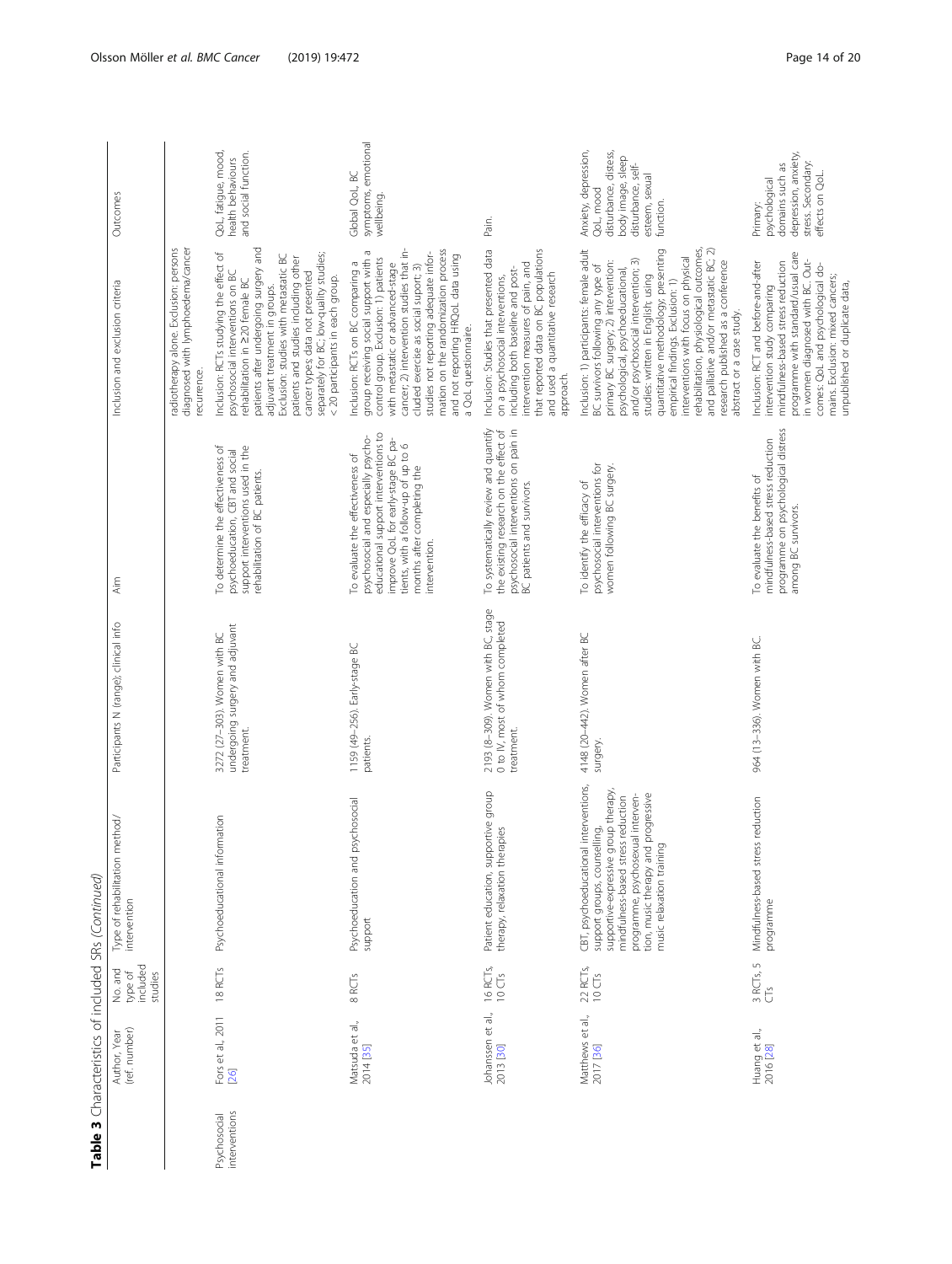|                                                     | Outcomes                                               |                        | anxiety.                                                                                                                                                                  | Secondary: effects on<br>Primary: depression,<br>mood disturbance.<br>anxiety, stress and<br>adjustment and<br>QoL, coping,<br>survival.                                                                                                                                 |
|-----------------------------------------------------|--------------------------------------------------------|------------------------|---------------------------------------------------------------------------------------------------------------------------------------------------------------------------|--------------------------------------------------------------------------------------------------------------------------------------------------------------------------------------------------------------------------------------------------------------------------|
|                                                     | Inclusion and exclusion criteria                       | insufficient raw data. | Inclusion: RCTs comparing individually Depression and<br>delivered CBT or CBT-based interven-<br>no intervention for depression disor-<br>ders in women after BC surgery. | osychological intervention; 2) women<br>list controls or an alternative form of<br>form of psychological or behavioural<br>intervention with a placebo, waiting<br>diagnosis of breast carcinoma of an<br>with a histologically confirmed<br>early non-metastatic stage. |
|                                                     | Aim                                                    |                        | depressive symptoms of women with tions with a control group receiving<br>To assess the efficacy of individually<br>delivered CBT in improving the                        | To assess the effects of psychological Inclusion: 1) RCTs comparing any<br>psychologicalmorbidities, QoL and<br>survival among women with non-<br>interventions on<br>metastatic BC.                                                                                     |
|                                                     | Participants N (range); clinical info                  |                        | 966 (-). Women who had been<br>diagnosed with BC and had<br>undergone BC surgery.                                                                                         | 3940 (14-575). Women witth non-<br>metastatic BC.                                                                                                                                                                                                                        |
|                                                     | No. and Type of rehabilitation method/<br>intervention |                        | Psychological education, relaxation<br>training, psychological counselling,<br>5                                                                                          | informational and psycho-educational<br>Cognitive behavioral interventions,<br>psychotherapy counselling and<br>therapy                                                                                                                                                  |
|                                                     | type of<br>included<br>studies                         |                        |                                                                                                                                                                           | 28 RCT <sub>5</sub>                                                                                                                                                                                                                                                      |
| Table 3 Characteristics of included SRs (Continued) | (ref. number)<br>Author, Year                          |                        | Xiao et al., $2017$ 13 RCTs<br>$\frac{1}{2}$                                                                                                                              | Jassim et al.,<br>2015 [29]                                                                                                                                                                                                                                              |
|                                                     |                                                        |                        |                                                                                                                                                                           |                                                                                                                                                                                                                                                                          |

Abbreviations: Body Mass Index (BMI), Breast Cancer (BC), Breast Cancer Related Lymphoedema (BCRL), Cognitive-behavioral therapy (CBT), Controlled trials (CT) = Includes all types of non-randomized trials, Manual<br>Lymphatic Abbreviations: Body Mass Index (BMI), Breast Cancer (BCI), Breast Cancer Related Lymphoedema (BCRL), Cognitive-behavioral therapy (CBT), Controlled trials (CT) = Includes all types of non-randomized trials, Manual Lymphatic Drainage (MLD), Health-Related Quality of Life (HRQoL), Physical Activity (PA), Progressive Resistance Training (PRT), Randomized Controlled Trial (RCT), Range of Motion (ROM), Quality of Life (QoL)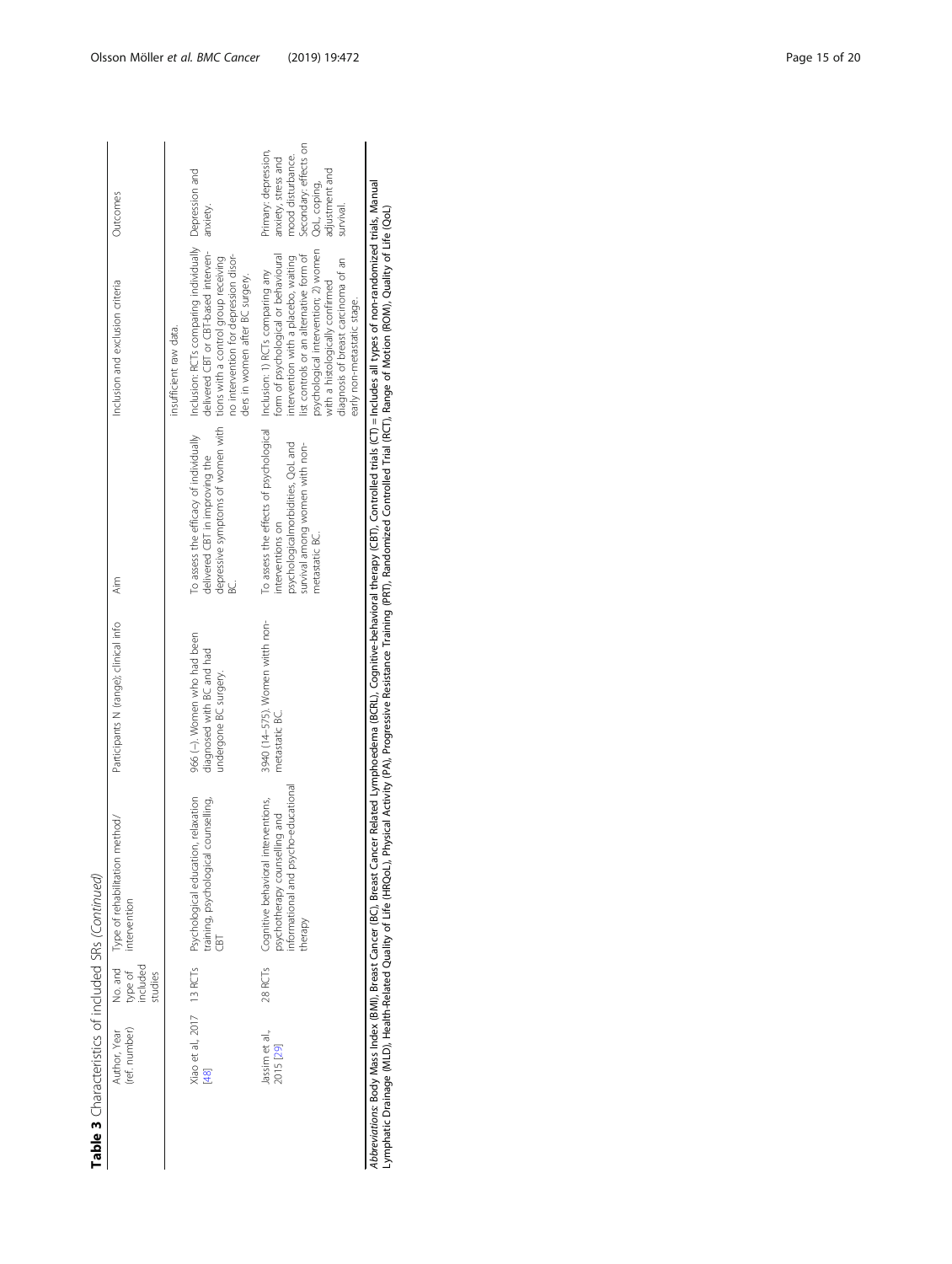#### Impact on lymphoedema

Resistance training seemed to be safe as it did not increase the severity of lymphoedema, and was beneficial in terms of increased upper and lower body muscular strength [\[19,](#page-18-0) [32,](#page-18-0) [46](#page-18-0)], QoL [\[19,](#page-18-0) [46\]](#page-18-0) and maintained BMI [[46\]](#page-18-0). Exercise (yoga, Nordic walking, resistance training) showed positive effects on volume reduction [\[43](#page-18-0)]. In the acute phase intermittent pneumatic compression may be beneficial in combination with other therapies to reduce the oedema volume [\[43](#page-18-0)]. Sleeves does not seem to reduce the volume, but may prevent additional swelling [[43\]](#page-18-0). Combined physical therapy may be effective for arm oedema reduction [\[23](#page-18-0)]. Low-level laser therapy was effective for volume reduction and a dose of  $1-2$  J/cm<sup>2</sup> per point, applied to several points covering the fibrotic area, was recommended [[39\]](#page-18-0). The effects of manual lymphatic drainage (MLD) for reducing lymphedema were inconclusive [[23,](#page-18-0) [27](#page-18-0)]. For example, it was shown that MLD significantely reduced arm volume but might not improve subjective symptoms or arm function [\[44](#page-18-0)]. MLD was well tolerated and safe in combination with compression therapy and may benefit women with mild to moderate lymphedema [[25](#page-18-0)]. It was also shown that compression bandages or fitted sleeves appear to be more effective than standard sleeves and that it is important to do regular check-ups for volume status [[25\]](#page-18-0).

In conclusion, resistance training did not seem to increase the risk of developing lymphoedema or worsen existing lymphoedema. Positive effects on volume reduction and muscular strength were shown. The effect of MLD seems to be related to the severity of the lymphoedema and treatment combinations. Combined physical therapy, low-laser therapy, exercise and sleeves seemed to have positive effects.

#### Psychosocial interventions

Cognitive behavioral therapy (CBT) interventions showed positive effects on anxiety, depression [[29,](#page-18-0) [36](#page-18-0), [48\]](#page-18-0), QoL [[26](#page-18-0), [29](#page-18-0), [36\]](#page-18-0), mood disturbance [\[29](#page-18-0)], body image, sleep disturbance and self-esteem [[36\]](#page-18-0). Individualized CBT sessions may positively impact QoL [\[29](#page-18-0)] and depressive symptoms [\[48](#page-18-0)]. In early stage BC patients receiving psychosocial support, no effects were shown for QoL [\[35\]](#page-18-0). A mindfulness-based stress reduction intervention significantly improved anxiety, depression, stress and overall QoL [\[28\]](#page-18-0) and patient education programmes had a significant effect on pain reduction [\[30](#page-18-0)].

In conclusion, psychosocial interventions may have positive effects on anxiety, depression and QoL. However, these results should be interpreted with caution because the intervention studies included in the SRs were built on small, heterogeneous studies with low methodological quality.

#### **Discussion**

This SR synthesizes the existing literature on BC rehabilitation and provides a comprehensive overview of the effects of various rehabilitation interventions that can be used as a foundation for individualized rehabilitation in clinical practice.

Five rehabilitation areas were identified and most of the evidence was found in the areas of exercise and PA, and yoga. Our results are in line with an earlier SR of SRs, which found strong evidence for exercise interventions aiming to improve physical outcomes such as shoulder mobility and reduced lymphoedema [\[53](#page-19-0)]. However, our results also show that exercise seems safe and feasible in general and specifically for shoulder pain and mobility. Exercise also showed predominately positive effects on fatigue and QoL. Yoga was found to have positive effects on psychological wellbeing as well as some aspects of physical wellbeing, especially during active cancer treatment. Despite the evidence of positive effects of exercise, it is known that BC patients do not meet the recommended level of PA [\[54](#page-19-0)]. PA has an established and potent impact on mortality [[55\]](#page-19-0) and is also related to better QoL in patients with cancer [[56](#page-19-0)]. This indicates that there is a great need for HCP to encourage patients to exercise during the cancer trajectory. Even though the optimal type, frequency, intensity and duration of exercise and PA are still unknown it is clearly stated that performing any kind of these interventions may have positive effects and is safe and feasible. HCPs need to focus on supporting patients, not only in exercise and PA, but also in self-care, work and leisure, to increase their confidence and motivation [\[10\]](#page-17-0).

In line with the previous SR of SRs [[53\]](#page-19-0) the present study shows that there is an overemphasis on SRs focusing on physical interventions such as exercise, PA and yoga. Despite the existing evidence related to specific exercise interventions it is clear that one symptom or problem could be treated with a range of interventions. As an example, patients suffering from fatigue could benefit from interventions such as exercise [\[31](#page-18-0), [38](#page-18-0)], CAM (acupoint stimulation and massage) [\[34](#page-18-0), [40](#page-18-0)] or yoga [[21\]](#page-18-0) depending on the diverse array of etiological origins of fatigue [\[57](#page-19-0)] and, also, on the patients' preferences. Exercise and yoga likewise have shown effects on anxiety, depression and QoL [\[42](#page-18-0), [52](#page-18-0)]. Anxiety was also reduced by CBT, mindfulness-based stress reduction and massage [[28,](#page-18-0) [34,](#page-18-0) [36\]](#page-18-0). This variety of interventions with positive outcomes indicates that it should be possible to optimize rehabilitation through evidence-based interventions. However, to enable this HCP need tools to identify patients' needs and knowledge, both in how to do this and about available and effective interventions. Therefore, taking the next step from evaluating the effect of narrow rehabilitation studies on specific outcomes,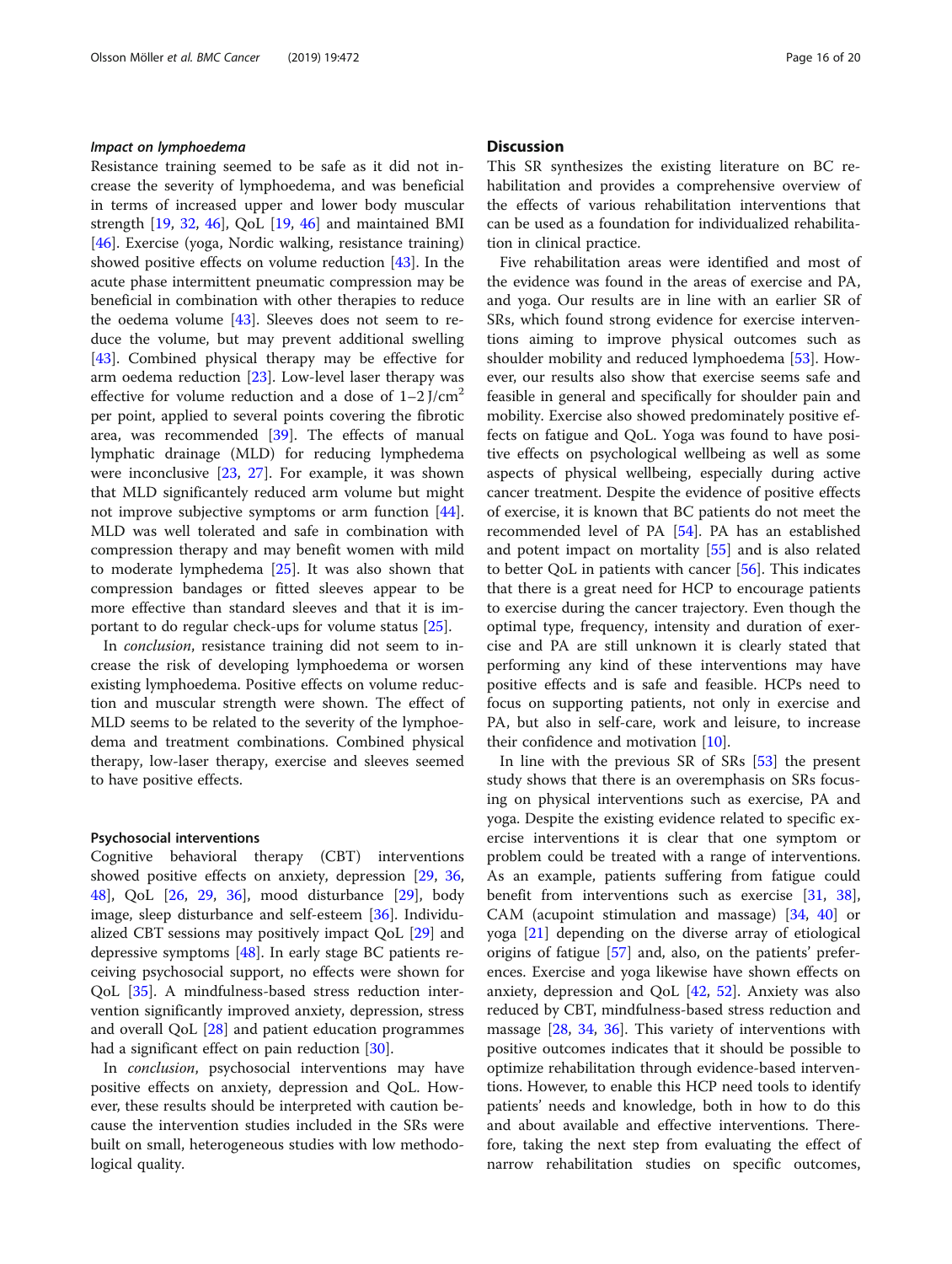helping HCP by identifying a knowledge base that could be used to enable individualization in clinical practice, requires a more comprehensive approach to individualized rehabilitation. Stout et al. (2012) [\[58](#page-19-0)] stated that the current model of care often lacks attention to BC patients' physical and functional wellbeing and have developed a model for prospective surveillance focusing on physical and functional limitations. Their model provides a broad approach to physical and functional rehabilitation that includes evaluation, education, re-assessment and ongoing surveillance for early identification and management of impairments. This is in line with the current study's comprehensive approach to rehabilitation.

Most SRs included in this study were related to lymphoedema treatment and several treatments were investigated. Lymphoedema is a common problem following BC treatment. According to Stuiver et al. (2015) [\[47](#page-18-0)], preventive strategies seem to be more beneficial when started earlier rather than late. This indicates the importance of close and frequent monitoring after BC surgery. Patients with lymphoedema often require specialist care and resistance training appears to be safe and beneficial, mainly for volume reduction and increased muscle strength. However, the complexity in this area calls for team interventions with an individualized approach.

In the present review, Tai Chi was the intervention type that failed to show positive effects apart from short-term beneficial effects on upper limb functional mobility. Also, despite promising results for mindfulness-based stress reduction, acupoint stimulation and massage, more high-quality studies in these areas are needed.

Rehabilitation interventions are designed to optimize functioning and reduce disability in individuals with health conditions in interaction with their environment. Finding a way to adapt to the new life situation and return to work is therefore a complex but important question both for the individual and for society. However, evidence on effective interventions to support return to work among patients with BC is sparse and it has been stated that employment status and work performance is associated with a combination of individual factors, the work environment, culture, and resources [\[59](#page-19-0)], indicating the need for individualized rehabilitation. It is also well known that the rehabilitation needs following BC treatment vary greatly among individuals. Since BC is common and many women are in need of rehabilitation, individualization becomes a major issue in the effort to optimize rehabilitation and use available resources as effectively as possible. To enable this, it is fundamental to provide clinicians with extended knowledge about the effectiveness of different interventions for specific outcomes. Within the BC rehabilitation area a great amount of research is available. However, there is still a gap

between rehabilitation research and practice which emphasis further research focusing on dissemination and implementation of available research findings. This SR of SRs extends the knowledge base by providing a comprehensive review of the effectiveness of these interventions.

#### Strengths and limitations

One way to make evidence available to HCPs and clinical decision makers is by providing them with a summary of available evidence through a SR of SRs. The purpose of such a review is to identify and review all published reviews within a specific field and rate their quality, summarize and compare their conclusions, and discuss the strength of these  $[14]$  $[14]$ . Through such an approach, the present SR of SRs provides a comprehensive evidence base for the development of individualized rehabilitation. This is greatly needed in the area of BC rehabilitation, which has a large number of available studies with often divergent interventions and results.

Systematic reviews evaluating the effect of healthcare interventions often include both RCTs and NRSI. Therefore, this SR of SRs used the AMSTAR 2 tool [\[15](#page-18-0)] that is a critical appraisal tool for systematic reviews that were developed to evaluate methodological quality in both RCTs and NRSI. To assure interrater agreement, Kappa coefficient were evaluated and 14 out of 18 evaluated items were graded as having a perfect or substantial agreement which indicate a small difference between raters. Assessing the methodological quality is necessary to establish a sound foundation for the analysis and results. However, the AMSTAR 2 tool consists of some items that could be of limited relevance/or are not described in the included SRs. This means that SR within the rehabilitating area are likely to get a lower grading due to e.g. that blinding is only possible at allocation and outcome level or that comparators are not described since it is considered the absence of the intervention. This is likely to affect the methodological grading and needs to be taken in account when interpreting the results.

A potential limitation of this SR of SRs is that when including both SR and meta-analyses there is a risk that the same studies may have been included in more than one SR. Therefore, we chose not to draw conclusions on the number of SRs presented within each area or based on the study design. However, the inclusion of both SRs and meta-syntheses enables a broader scope and a more comprehensive approach to BC rehabilitation compared with other SRs.

Another limitation is the variation in and descriptions of the included cohort of patients within each SR, for example regarding where in the cancer trajectory the patients were, whether they were undergoing active cancer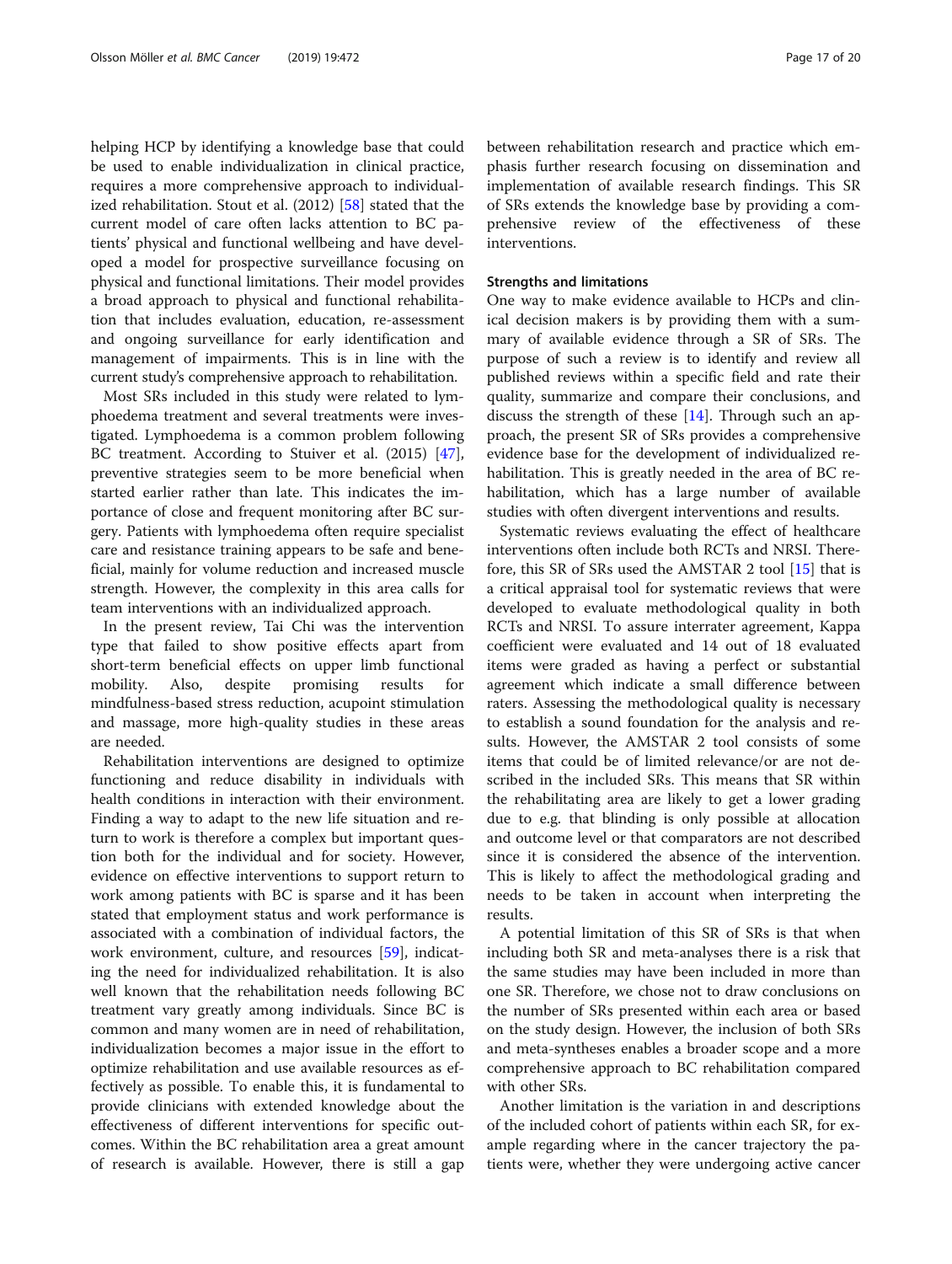<span id="page-17-0"></span>treatment or not and what kind of treatment they had received. Based on this variation, an evaluation of effects was only identified within some of the areas and was then related to where the patients were in their cancer trajectory. This is a limitation and needs to be taken into consideration when interpreting the results and it emphasizes the need for further studies in the field. However, we included the SRs to enable a broader description of rehabilitation interventions in this patient population.

The level of detail in the description of the results in the various areas is based on the heterogeneity of the included interventions. For example, yoga, compared with the other rehabilitation areas, may be considered a fairly homogeneous intervention and therefore subgroup analyses are possible, enabling a more detailed description of who needs what, and when. On the other hand, CAM interventions are heterogeneous, which prevents detailed descriptions that are of clinical relevance.

#### Conclusions

The result summarizes the available evidence and underpins findings of the positive effects of exercise and PA and yoga for women following BC treatment. It also extends knowledge about the effects of CAM, lymphoedema treatment and psychosocial interventions in BC rehabilitation. It is evident that more than one intervention could have positive effects on a specific symptom or problem and that the effects depend not only on intervention type, but also on how and when the intervention is provided. The results could be used as a foundation for individualized rehabilitation and may aid HCPs in meeting patients' individual needs and preferences.

#### Additional file

[Additional file 1:](https://doi.org/10.1186/s12885-019-5648-7) Search strategy. (DOCX 26 kb)

#### Abbreviations

BC: Breast cancer; BMI: Body mass index; CAM: Complementary alternative medicine; CBT: Cognitive behavioral therapy; HCP: Health care professional; HRQoL: Health-related quality of life; MLD: Manual lymphatic drainage; PA: Physical activity; QoL: Quality of life; RCT: Randomized controlled trial

#### Acknowledgements

We would like to thank Matthias Bank, librarian at Library & ICT, the Faculty of Medicine of Lund University, for valuable assistance in the database search process.

#### Funding

This SR of SRs is a part of the Re-Screen research project focusing on individualized rehabilitation for women treated for BC that is supported by Governmental funding of clinical research within the NHS (National Health Service), The Swedish Breast Cancer Association and Percy Falk foundation. The founding bodies had no influence on the design, data collection, data analysis or in writing the manuscript.

#### Availability of data and materials

Not applicable.

#### Authors' contributions

MM and LR designed the study. UOM performed the database searches with a librarian. UOM and MM individually reviewed the titles and abstracts and UOM, IB and MM discussed inclusion of the final SRs until consensus was reached and also conducted the quality evaluation of the articles. UOM and IB performed the data extraction. UOM, IB and MM performed the analysis and synthesized the results of the included SRs. UOM and MM wrote the initial draft of the manuscript and IB and LR made substantial contributions to the revision of the manuscript. All authors have given final approval of the version to be published.

#### Ethics approval and consent to participate

Not applicable.

#### Consent for publication

Not applicable.

#### Competing interests

The authors declare that they have no competing interests.

#### Publisher's Note

Springer Nature remains neutral with regard to jurisdictional claims in published maps and institutional affiliations.

#### Author details

<sup>1</sup>Department of Nursing and Integrated Health Sciences, Faculty of Medicine Kristianstad University, Kristianstad, Sweden. <sup>2</sup>The Institute for Palliative Care Lund University and Region Skåne, Lund, Sweden. <sup>3</sup>Department of Clinical Sciences in Lund, Oncology and Pathology, Lund University, Lund, Sweden. 4 Department of Clinical Sciences Lund, Surgery, Lund University, Skåne University Hospital, Medicon Village 406, 223 81 Lund, Sweden. <sup>5</sup>Department of Health Sciences, Lund University, Lund, Sweden.

#### Received: 30 December 2018 Accepted: 26 April 2019 Published online: 20 May 2019

#### References

- 1. Global Burden of Disease Cancer C FC, Dicker D, Pain A, Hamavid H, Moradi-Lakeh M, et al. The global burden of cancer 2013. JAMA Oncol. 2015;1(4):505–27.
- 2. Cooney MA, Culleton-Quinn E, Stokes E. Current knowledge of pain after breast cancer treatment: a systematic review. Pain Manag Nurs. 2013;14(2): 110–23.
- 3. Gartner R, Jensen MB, Nielsen J, Ewertz M, Kroman N, Kehlet H. Prevalence of and factors associated with persistent pain following breast cancer surgery. Jama. 2009;302(18):1985–92.
- 4. Andersen KG, Kehlet H. Persistent pain after breast cancer treatment: a critical review of risk factors and strategies for prevention. J Pain. 2011;12(7): 725–46.
- 5. Hayes SC, Janda M, Cornish B, Battistutta D, Newman B. Lymphedema after breast cancer: incidence, risk factors, and effect on upper body function. J Clin Oncol. 2008;26(21):3536–42.
- 6. Bower JE, Ganz PA, Desmond KA, Rowland JH, Meyerowitz BE, Belin TR. Fatigue in breast cancer survivors: occurrence, correlates, and impact on quality of life. J Clin Oncol. 2000;18(4):743–53.
- 7. Maass SWMC, Roorda C, Berendsen AJ, Verhaak PFM, de Bock GH. The prevalence of long-term symptoms of depression and anxiety after breast cancer treatment: a systematic review. Maturitas. 2015;82(1):100–8.
- 8. Fangel LMV, Panobianco MS, Kebbe LM, AMd A. Gozzo TdO: qualify of life and daily activities performance after breast cancer treatment. Acta Paulista de Enfermagem. 2013;26:93–100.
- 9. Bidstrup PE, Mertz BG, Dalton SO, Deltour I, Kroman N, Kehlet H, Rottmann N, Gartner R, Mitchell AJ, Johansen C. Accuracy of the Danish version of the 'distress thermometer'. Psycho-Oncology. 2012;21(4):436–43.
- 10. Keesing S, Rosenwax L, McNamara B. The implications of women's activity limitations and role disruptions during breast cancer survivorship. Women's Health. 2018;14:1–11.
- 11. Halbach SM, Ernstmann N, Kowalski C, Pfaff H, Pfortner TK, Wesselmann S, Enders A. Unmet information needs and limited health literacy in newly diagnosed breast cancer patients over the course of cancer treatment. Patient Educ Couns. 2016;99(9):1511–8.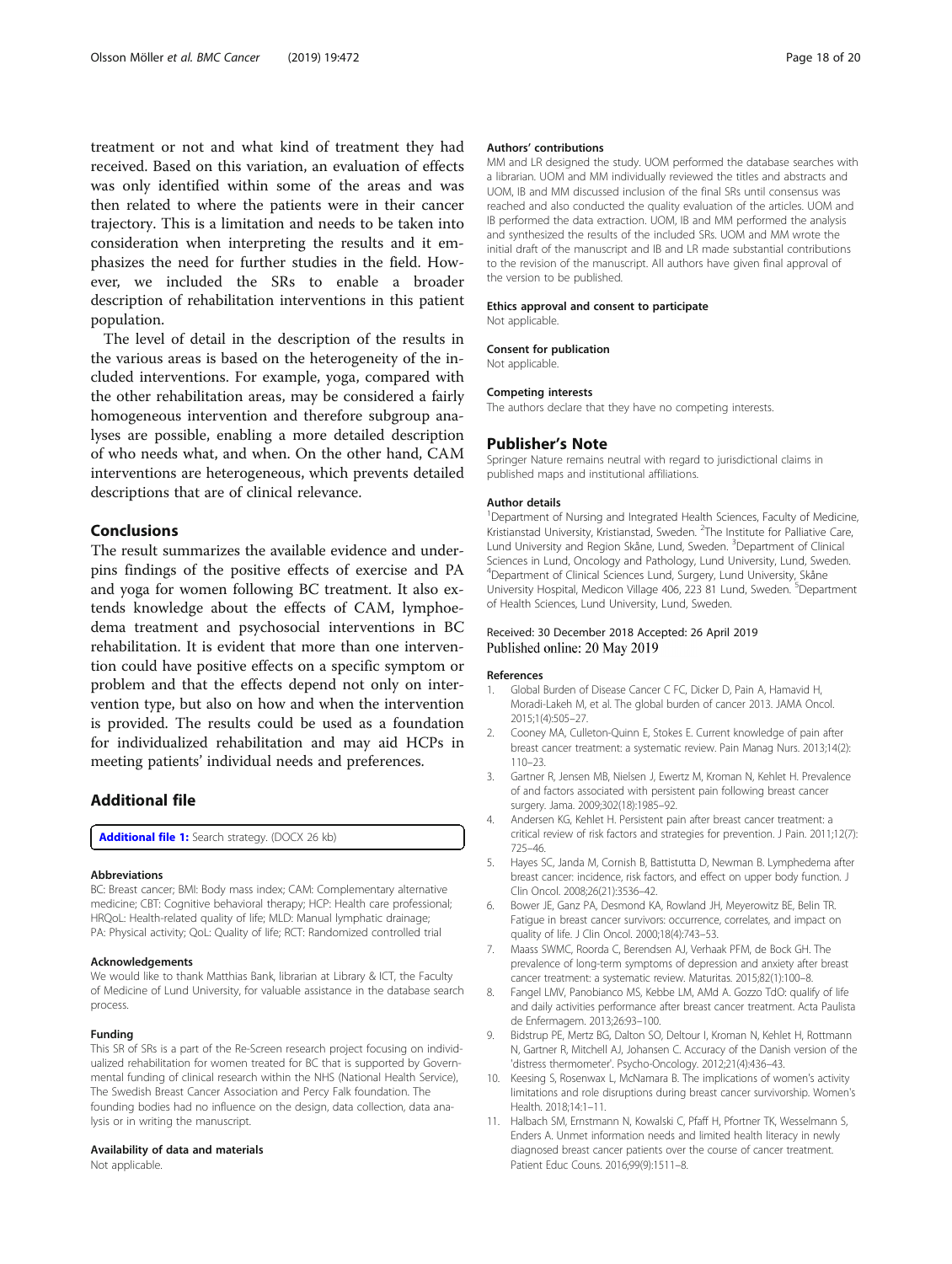- <span id="page-18-0"></span>12. Juvet LK, Elvsaas IKO, Leivseth G, Anker G, Bertheussen GF, Falkmer U, Fors EA, Lundgren S, Oldervoll LM, Thune I et al: In., edn. Oslo, Norway: Knowledge Centre for the Health Services at The Norwegian Institute of Public Health (NIPH). Copyright (c) 2009 by The Norwegian Institute of Public Health (NIPH). 2009.
- 13. Amatya B, Khan F, Galea MP. Optimizing post-acute care in breast cancer survivors: a rehabilitation perspective. JMDH. 2017;10:347–57.
- 14. Smith V, Devane D, Begley CM, Clarke M. Methodology in conducting a systematic review of systematic reviews of healthcare interventions. BMC Med Res Methodol. 2011;11(1):15.
- 15. Shea BJ, Reeves BC, Wells G, Thuku M, Hamel C, Moran J, Moher D, Tugwell P, Welch V, Kristjansson E, et al. AMSTAR 2: a critical appraisal tool for systematic reviews that include randomised or non-randomised studies of healthcare interventions, or both. BMJ. 2017;358:j4008.
- 16. Bluethmann SM, Vernon SW, Gabriel KP, Murphy CC, Bartholomew LK. Taking the next step: a systematic review and meta-analysis of physical activity and behavior change interventions in recent post-treatment breast cancer survivors. Breast Cancer Res Treat. 2015;149(2):331–42.
- 17. Chan DN, Lui LY, So WK. Effectiveness of exercise programmes on shoulder mobility and lymphoedema after axillary lymph node dissection for breast cancer: systematic review. J Adv Nurs. 2010;66(9):1902–14.
- 18. Chao LF, Zhang AL, Liu HE, Cheng MH, Lam HB, Lo SK. The efficacy of acupoint stimulation for the management of therapy-related adverse events in patients with breast cancer: a systematic review. Breast Cancer Res Treat. 2009;118(2):255–67.
- 19. Cheema BS, Kilbreath SL, Fahey PP, Delaney GP, Atlantis E. Safety and efficacy of progressive resistance training in breast cancer: a systematic review and meta-analysis. Breast Cancer Res Treat. 2014;148(2):249–68.
- 20. Cramer H, Lange S, Klose P, Paul A, Dobos G. Yoga for breast cancer patients and survivors: a systematic review and meta-analysis. BMC Cancer. 2012;12:412.
- 21. Cramer H, Lauche R, Klose P, Lange S, Langhorst J, Dobos GJ. Yoga for improving health-related quality of life, mental health and cancer-related symptoms in women diagnosed with breast cancer. Cochrane Database Syst Rev. 2017;3(1):Cd010802.
- 22. De Groef A, Van Kampen M, Dieltjens E, Christiaens MR, Neven P, Geraerts I, Devoogdt N. Effectiveness of postoperative physical therapy for upper-limb impairments after breast cancer treatment: a systematic review. Arch Phys Med Rehabil. 2015;96(6):1140–53.
- 23. Devoogdt N, Van Kampen M, Geraerts I, Coremans T, Christiaens MR. Different physical treatment modalities for lymphoedema developing after axillary lymph node dissection for breast cancer: a review. Eur J Obstet Gynecol Reprod Biol. 2010;149(1):3–9.
- 24. Duijts SF, Faber MM, Oldenburg HS, van Beurden M, Aaronson NK. Effectiveness of behavioral techniques and physical exercise on psychosocial functioning and health-related quality of life in breast cancer patients and survivors-a meta-analysis. Psycho-Oncology. 2011;20(2):115–26.
- 25. Ezzo J, Manheimer E, McNeely ML, Howell DM, Weiss R, Johansson KI, Bao T, Bily L, Tuppo CM, Williams AF et al. Manual lymphatic drainage for lymphedema following breast cancer treatment. Cochrane Database Syst Rev. 2015;21(5):Cd003475.
- 26. Fors EA, Bertheussen GF, Thune I, Juvet LK, Elvsaas IK, Oldervoll L, Anker G, Falkmer U, Lundgren S, Leivseth G. Psychosocial interventions as part of breast cancer rehabilitation programs? Results from a systematic review. Psycho-Oncology. 2011;20(9):909–18.
- 27. Huang TW, Tseng SH, Lin CC, Bai CH, Chen CS, Hung CS, Wu CH, Tam KW. Effects of manual lymphatic drainage on breast cancer-related lymphedema: a systematic review and meta-analysis of randomized controlled trials. World J Surg Oncol. 2013;11:15.
- 28. Huang HP, He M, Wang HY, Zhou M. A meta-analysis of the benefits of mindfulness-based stress reduction (MBSR) on psychological function among breast cancer (BC) survivors. Breast Cancer. 2016;23(4):568–76.
- 29. Jassim GA, Whitford DL, Hickey A, Carter B. Psychological interventions for women with non-metastatic breast cancer. Cochrane Database Syst Rev. 2015;28(5):Cd008729.
- 30. Johannsen M, Farver I, Beck N, Zachariae R. The efficacy of psychosocial intervention for pain in breast cancer patients and survivors: a systematic review and meta-analysis. Breast Cancer Res Treat. 2013; 138(3):675–90.
- 31. Juvet LK, Thune I, Elvsaas IKØ, Fors EA, Lundgren S, Bertheussen G, Leivseth G, Oldervoll LM. The effect of exercise on fatigue and physical functioning

in breast cancer patients during and after treatment and at 6 months follow-up: a meta-analysis. Breast. 2017;33:166–77.

- 32. Keilani M, Hasenoehrl T, Neubauer M, Crevenna R. Resistance exercise and secondary lymphedema in breast cancer survivors-a systematic review. Support Care Cancer. 2016;24(4):1907–16.
- 33. Lee MS, Choi TY, Ernst E. Tai chi for breast cancer patients: a systematic review. Breast Cancer Res Treat. 2010;120(2):309–16.
- 34. Lee PLT, Tam KW, Yeh ML, Wu WW. Acupoint stimulation, massage therapy and expressive writing for breast cancer: a systematic review and meta-analysis of randomized controlled trials. Complement Ther Med. 2016;27:87–101.
- 35. Matsuda A, Yamaoka K, Tango T, Matsuda T, Nishimoto H. Effectiveness of psychoeducational support on quality of life in early-stage breast cancer patients: a systematic review and meta-analysis of randomized controlled trials. Quality Life Res. 2014;23(1):21–30.
- 36. Matthews H, Grunfeld EA, Turner A. The efficacy of interventions to improve psychosocial outcomes following surgical treatment for breast cancer: a systematic review and meta-analysis. Psycho-Oncology. 2017;26(5):593–607.
- 37. McNeely ML, Campbell K, Ospina M, Rowe BH, Dabbs K, Klassen TP, Mackey J, Courneya K. Exercise interventions for upper-limb dysfunction due to breast cancer treatment. Cochrane Database Syst Rev. 2010;16(6):Cd005211.
- 38. Meneses-Echavez JF, Gonzalez-Jimenez E, Ramirez-Velez R. Effects of supervised exercise on cancer-related fatigue in breast cancer survivors: a systematic review and meta-analysis. BMC Cancer. 2015;15:77.
- 39. Omar MT, Shaheen AA, Zafar H. A systematic review of the effect of lowlevel laser therapy in the management of breast cancer-related lymphedema. Support Care Cancer. 2012;20(11):2977–84.
- 40. Pan YQ, Yang KH, Wang YL, Zhang LP, Liang HQ. Massage interventions and treatment-related side effects of breast cancer: a systematic review and meta-analysis. Int J Clin Oncol. 2014;19(5):829–41.
- 41. Pan Y, Yang K, Shi X, Liang H, Zhang F, Lv Q. Tai chi Chuan exercise for patients with breast cancer: a systematic review and meta-analysis. Evid Based Complement Alternat Med. 2015;2015:1–15.
- 42. Pan Y, Yang K, Wang Y, Zhang L, Liang H. Could yoga practice improve treatment-related side effects and quality of life for women with breast cancer? A systematic review and meta-analysis. Asia Pac J Clin Oncol. 2017; 13(2):e79–95.
- 43. Rogan S, Taeymans J, Luginbuehl H, Aebi M, Mahnig S, Gebruers N. Therapy modalities to reduce lymphoedema in female breast cancer patients: a systematic review and meta-analysis. Breast Cancer Res Treat. 2016;159(1):1–14.
- 44. Shao Y, Zhong DS: Manual lymphatic drainage for breast cancer-related lymphoedema. Eur J Cancer Care (Engl) 2017, 26(5):n/a-n/a.
- 45. Short CE, James EL, Stacey F, Plotnikoff RC. A qualitative synthesis of trials promoting physical activity behaviour change among posttreatment breast cancer survivors. J Cancer Surviv. 2013;7(4):570–81.
- 46. Singh Paramanandam V, Roberts D. Weight training is not harmful for women with breast cancer-related lymphoedema: a systematic review. J Physiother. 2014;60(3):136–43.
- 47. Stuiver MM, ten Tusscher MR, Agasi-Idenburg CS, Lucas C, Aaronson NK, Bossuyt PM. Conservative interventions for preventing clinically detectable upper-limb lymphoedema in patients who are at risk of developing lymphoedema after breast cancer therapy. Cochrane Database Syst Rev 2015;13(2):Cd009765.
- 48. Xiao F, Song X, Chen Q, Dai Y, Xu R, Qiu C, Guo Q. Effectiveness of psychological interventions on depression in patients after breast Cancer surgery: a meta-analysis of randomized controlled trials. Clinical Breast Cancer. 2017;17(3):171–9.
- 49. Yan JH, Pan L, Zhang XM, Sun CX, Cui GH. Lack of efficacy of tai chi in improving quality of life in breast cancer survivors: a systematic review and meta-analysis. Asian Pac J Cancer Prev. 2014;15(8):3715–20.
- 50. Zeng Y, Huang M, Cheng AS, Zhou Y, So WK. Meta-analysis of the effects of exercise intervention on quality of life in breast cancer survivors. Breast Cancer. 2014;21(3):262–74.
- 51. Zhang J, Yang KH, Tian JH, Wang CM. Effects of yoga on psychologic function and quality of life in women with breast cancer: a metaanalysis of randomized controlled trials. J Altern Complement Med. 2012;18(11):994–1002.
- 52. Zhu G, Zhang X, Wang Y, Xiong H, Zhao Y, Sun F. Effects of exercise intervention in breast cancer survivors: a meta-analysis of 33 randomized controlled trails. OncoTargets Therapy. 2016;9:2153–68.